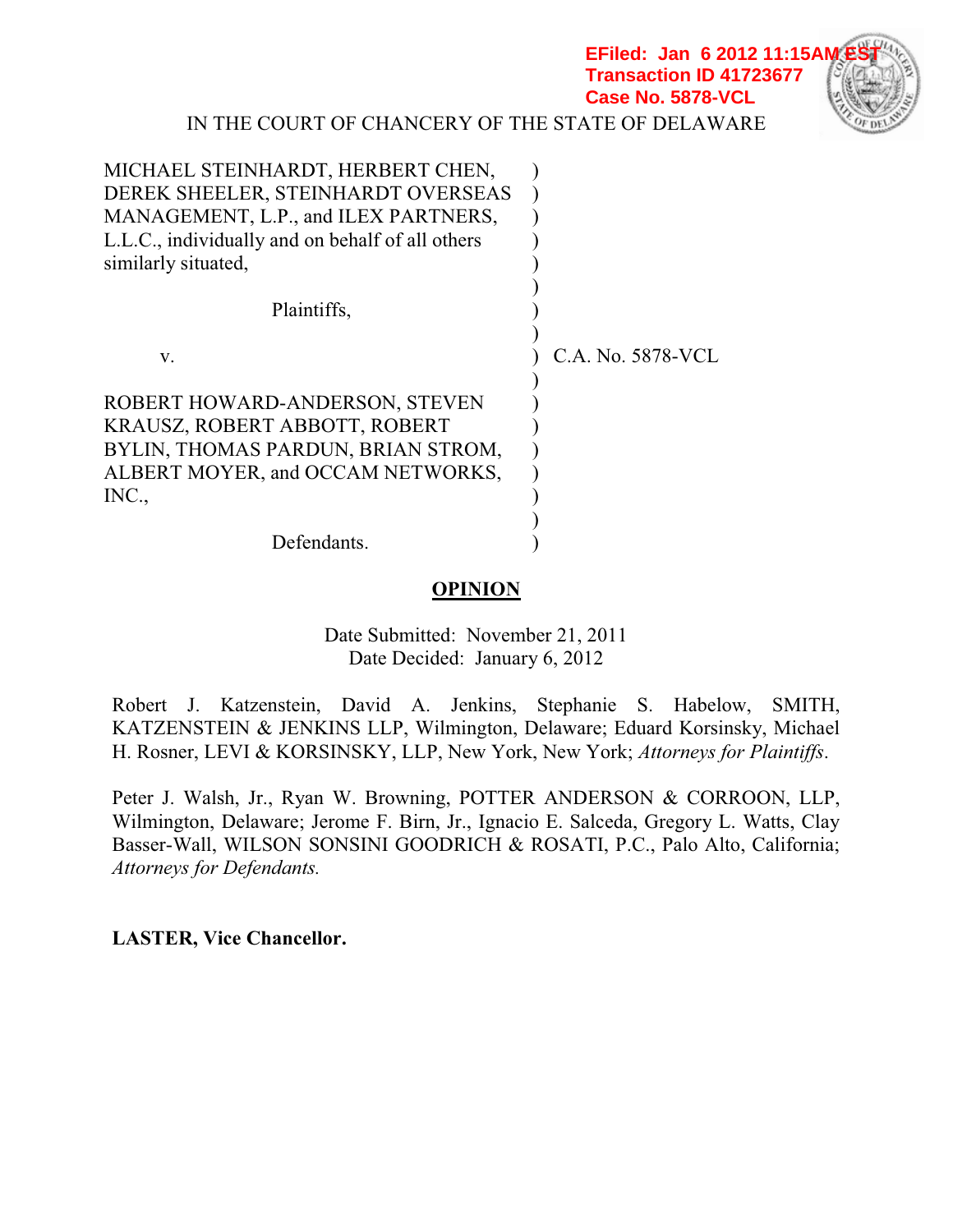Plaintiffs Derek Sheeler, Herbert Chen, Michael Steinhardt, Steinhardt Overseas Management, L.P., and Ilex Partners, L.L.C. filed this lawsuit on behalf of a class of stockholders of Occam Networks, Inc. ("Occam" or the "Company"). The defendants have moved for sanctions against all plaintiffs other than Sheeler for trading on the basis of confidential information obtained in this litigation.

With respect to Steinhardt and the funds, the motion is granted. Consistent with prior rulings by this Court when confronted with representative plaintiffs who have traded while serving in a fiduciary capacity, Steinhardt and the funds are dismissed from the case with prejudice, barred from receiving any recovery from the litigation, required to self-report to the Securities and Exchange Commission, directed to disclose their improper trading in any future application to serve as lead plaintiff, and ordered to disgorge profits in the amount of \$534,071.45. With respect to Chen, the motion is denied.

#### **I. FACTUAL BACKGROUND**

On November 21, 2011, I held an evidentiary hearing on the sanctions motion. Chen and Steinhardt testified live. The paper record included depositions of Steinhardt and Chaim Rosenberg (Steinhardt's principal trader), two depositions of Chen, three affidavits from Chen, documentary evidence relating to the trading allegations, and additional deposition transcripts and documents from the injunction phase of the case. What follows are my findings of fact for purposes of the sanctions motion.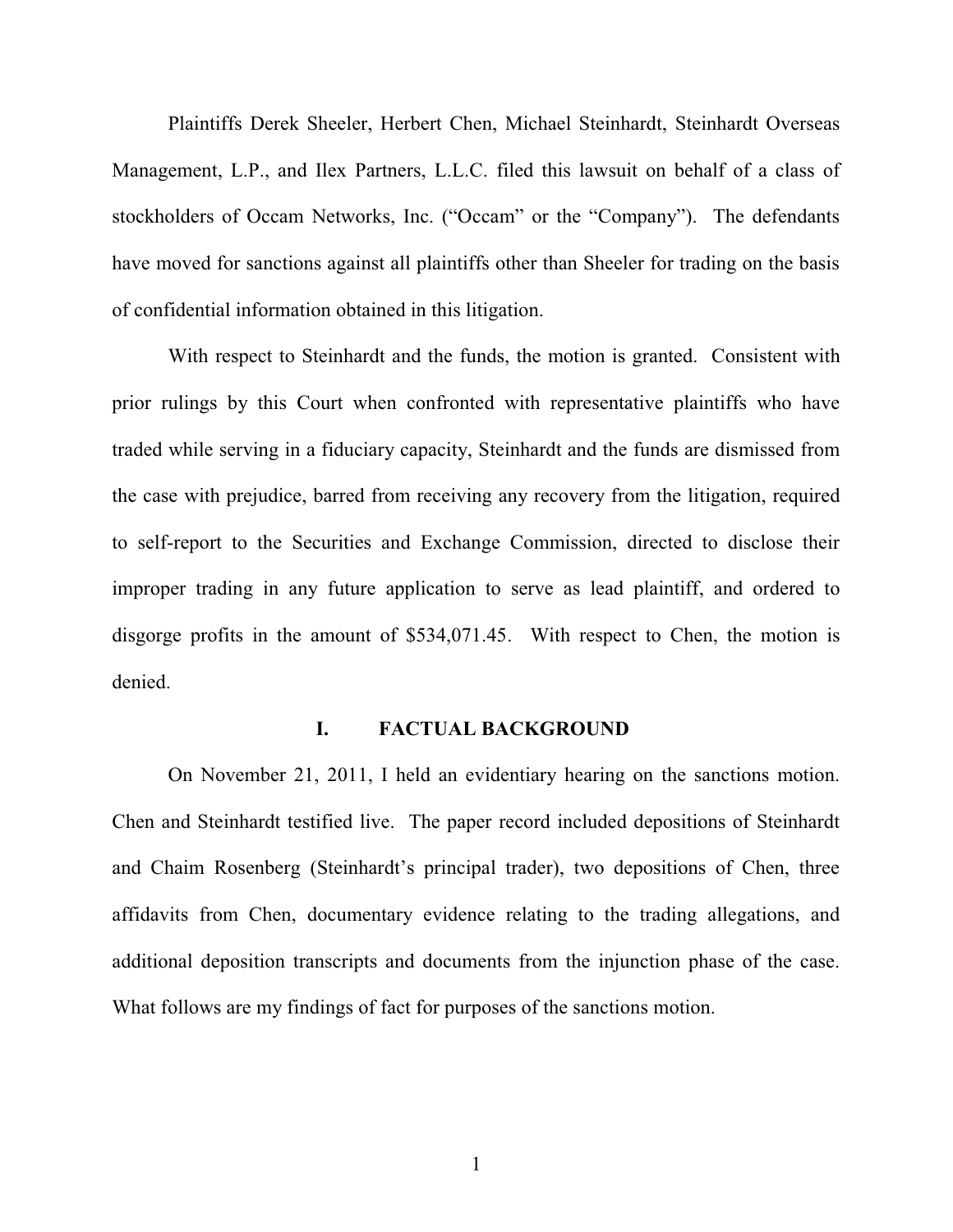#### **A. The Relevant Parties**

Before its acquisition by Calix, Inc., Occam was a publicly traded Delaware corporation headquartered in Santa Barbara, California. Occam developed, marketed, and supported broadband access products designed to enable telecommunications service providers to offer advanced voice, video, and high speed broadband services over copper and fiber optic networks.

Calix was and remains a publicly traded Delaware corporation headquartered in Petaluma, California. Before acquiring Occam, Calix was one of Occam's primary competitors.

Plaintiff Steinhardt has been a professional investor for nearly forty-five years. He reportedly has a net worth of approximately \$500 million and has been described as "one" of the most successful investors in the history of Wall Street.´ Aff. of Clayton Basser-Wall, Ex. 18 (Rediff.com, *World's 10 Greatest Investors*, http://business.rediff.com/slideshow/2010/mar/05/slide-show-1-worlds-10-greatest-investors.htm (last updated Mar. 5, 2010) (last visited Jan. 4, 2012)). From 1967 until 1995, Steinhardt managed a hedge fund. Since liquidating the fund in 1995, Steinhardt has managed his own money. Plaintiffs Steinhardt Overseas Management, L.P., and Ilex Partners, L.L.C. (jointly, the "Funds") are both managed by Steinhardt.

Plaintiff Chen has been a professional investor for nearly twenty-five years. After receiving his MBA from Wharton in 1987, Chen joined Steinhardt's firm as an analyst and eventually became a partner. In 1993, Chen left Steinhardt's employ to trade on his own. Around 2005, he established a fund called Lattanzio Chen Partners, L.P. with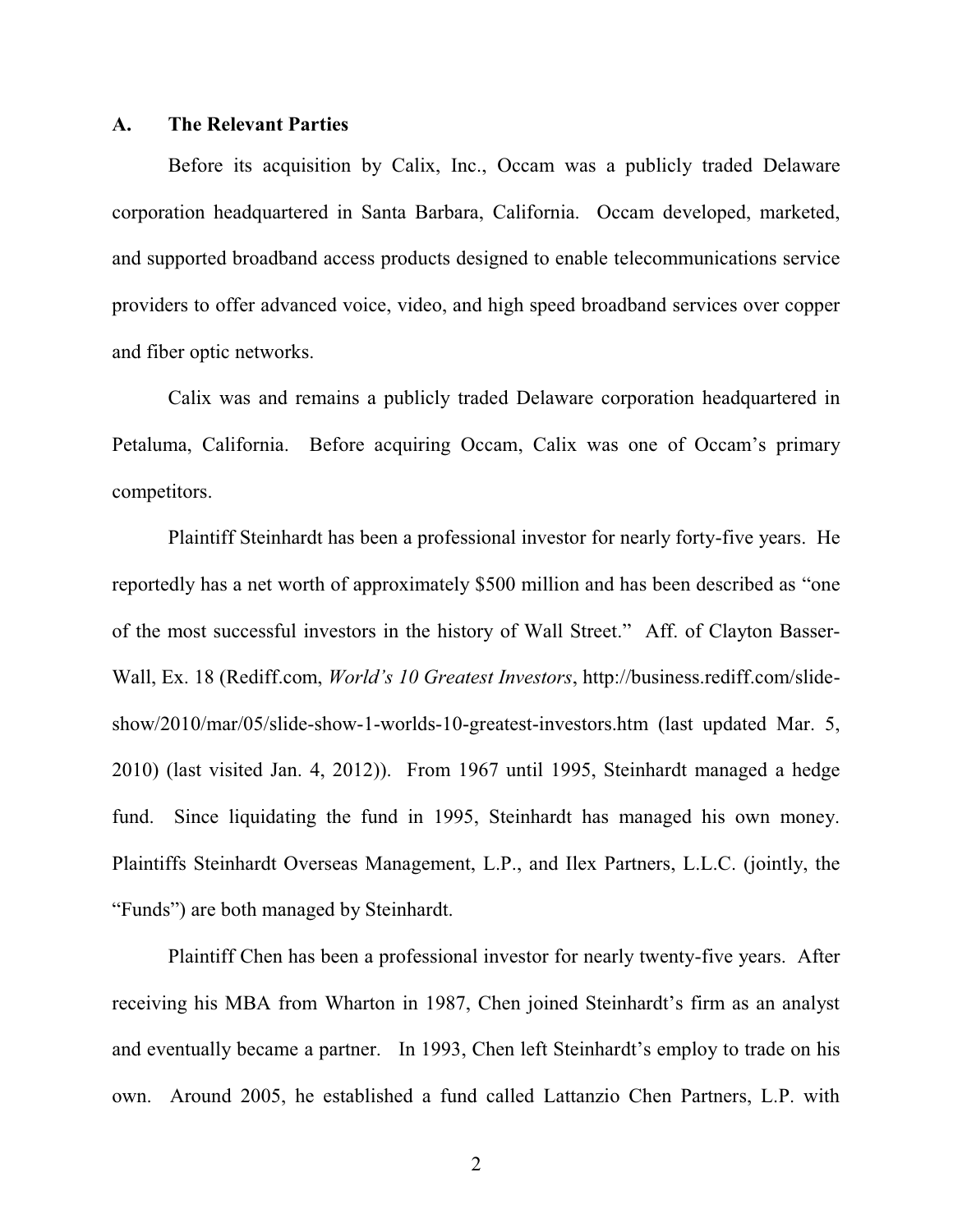another Steinhardt alumnus. Chen also manages his own money. Throughout his post-Steinhardt career, Chen has worked out of Steinhardt's offices, where he receives space free of charge. Chen's office is roughly twenty feet away from Steinhardt's.

Before the merger, Chen beneficially owned 619,946 shares of Occam, representing  $2.9\%$  of its outstanding stock. Chen's pre-merger holdings of Occam amounted to approximately 20% to 25% of his net worth. In his deposition, Chen characterized himself as a "champion" and "advocate" for Occam. Using pseudonyms, he frequently posted about Occam on message boards hosted by Yahoo! and Nyquist Forums. Chen also wrote research articles about Occam on SeekingAlpha.com under the alias "Mr. Bert."

Chen was the catalyst for Steinhardt and the Funds' investment in Occam. In January 2009, the Lattanzio-Chen fund needed liquidity to meet a margin call. Chen offered a block of Occam shares to Steinhardt at a distressed price, which Steinhardt found attractive. As a result of the transaction and other smaller purchases, Steinhardt came to own 2,839,983 shares of Occam, representing 13.5% of its outstanding stock. At Chen's urging, Steinhardt and the Funds became representative plaintiffs in this action.

Plaintiff Sheeler beneficially owned 556,570 shares of Occam, representing 2.6% of its outstanding stock. Sheeler was another frequent poster about Occam on the Nyquist Forums and Yahoo! message boards under the alias "Toad680." Sheeler also blogged about Occam under the alias "Derek Kent."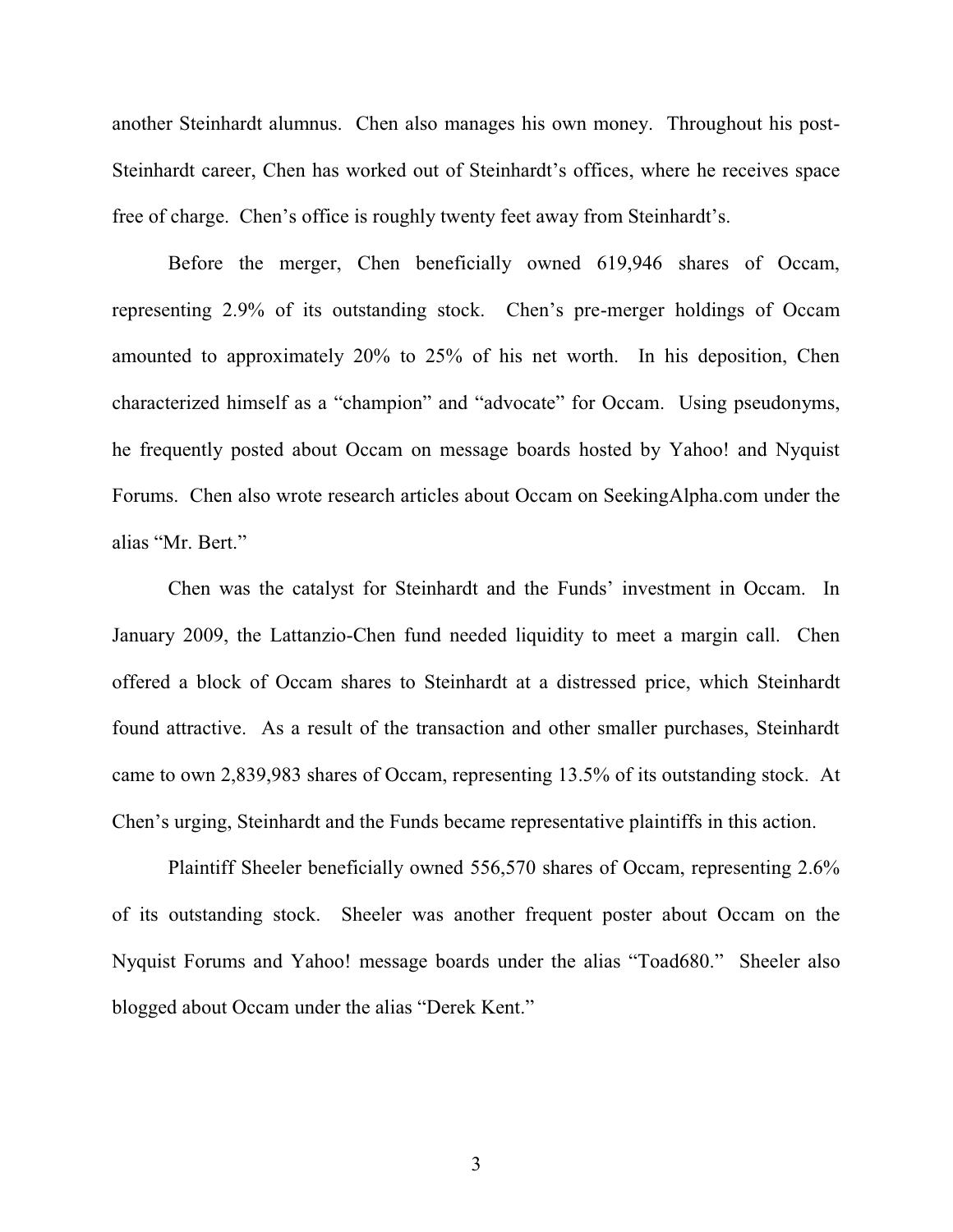#### **B. Occam And Calix Announce The Merger.**

On September 16, 2010, Occam and Calix announced an agreement and plan of merger. Under the agreement, Occam would merge with a wholly owned acquisition subsidiary of Calix, and each share of Occam common stock would be converted into the right to receive \$3.8337 in cash and 0.2925 shares of Calix common stock (the "Merger"). On the date of announcement, the Merger consideration had an implied value of \$7.75 per Occam share.

On September 27, 2010, plaintiffs Chen, Steinhardt, and Sheeler sent a fifteenpage letter to defendant Steven Krausz, the Chairman of Occam's Board of Directors, in which they detailed their objections to the Merger. In the opening two paragraphs, the plaintiffs described themselves as "significant shareholders of the company" and noted that "we currently own or have investment control over approximately 4 million shares, or approximately 19% of Occam." JX 4, Ex. 2. The plaintiffs then summarized their concerns:

Currently, despite giving consideration to the potential of the acquisition, Occam shares closed Friday at just \$7.41, representing virtually no premium to the price range since March of this year. Further, we note that the structure of the proposed deal significantly cashes out Occam shareholders at a critical time, just as revenues are beginning to ramp, while at the same time creating a potentially taxable event.

Therefore, while we appreciate the potential strategic benefits of such a deal, we are firmly opposed to the deal as currently structured and believe it comes nowhere close to recognizing either the intrinsic value of the company's cash flows or, as in the present case, its potential strategic value to a third party. We believe that the board of directors of Occam has acted, once again, with reckless and wanton disregard for its shareholders, and we hereby demand that the board move immediately to open up the sales process by auctioning the company to the highest bidder.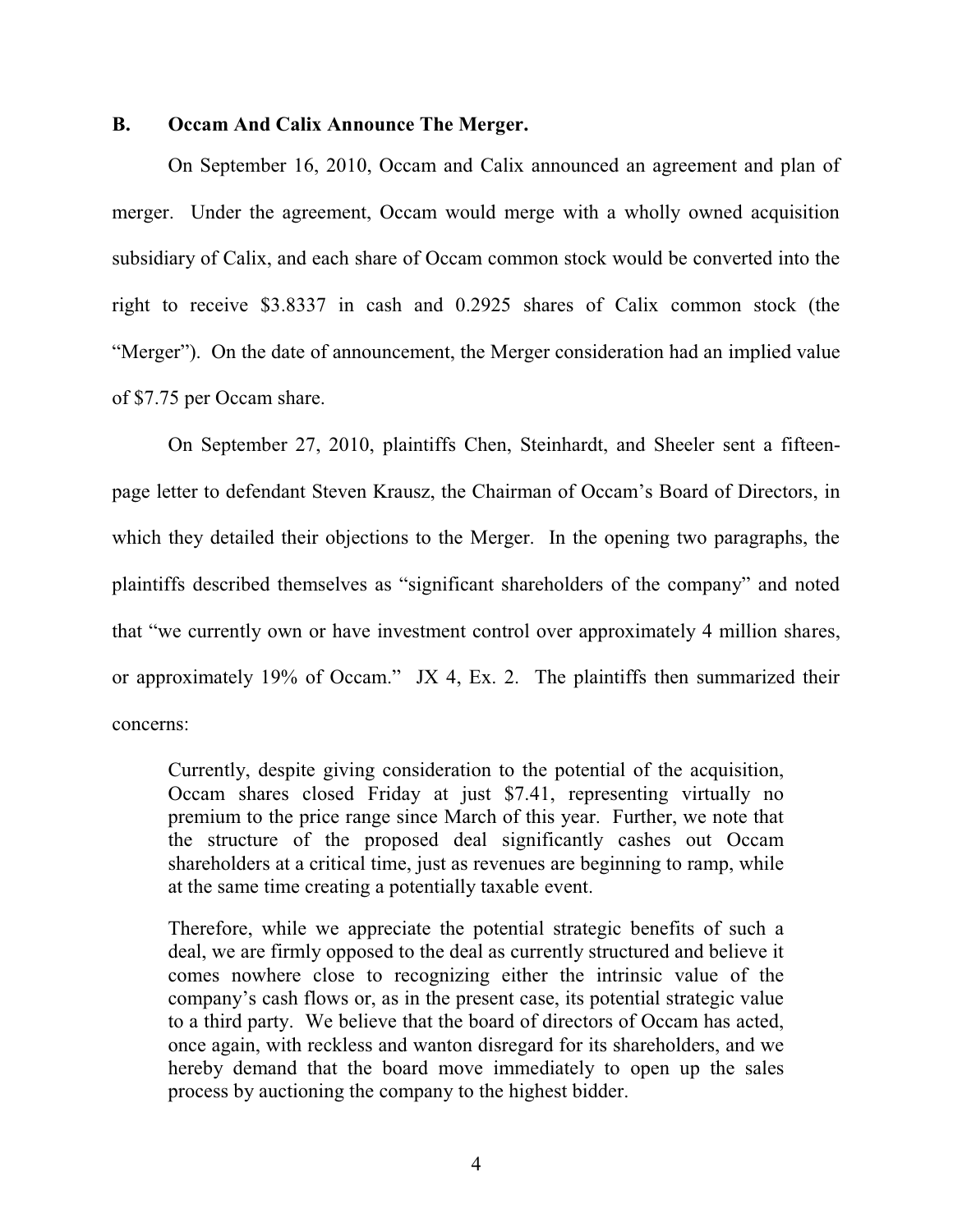*Id.* In the ensuing fourteen pages, the letter criticized the Occam-Calix transaction based on industry reports, the timing of the deal, the potential impact of government stimulus, recent trading prices, the valuation of Occam, how the sale process was conducted, and whether it complied with Delaware law. Later that day, Chen, Steinhardt, and Sheeler filed a Schedule 13D that included the letter as an exhibit.

#### **C. The Plaintiffs File Suit.**

On October 6, 2010, the plaintiffs filed this litigation. The original complaint alleged that the Occam directors breached their fiduciary duties in approving the Merger at an unfair price. Because Occam had not yet filed its preliminary proxy statement, the original complaint did not assert any disclosure violations. In the first paragraph of the original complaint, the plaintiffs stressed their combined beneficial ownership of approximately 19% of Occam's outstanding common stock.

Between October 29 and November 2, 2010, Chen sold 31,000 shares of Occam stock at an average price of \$7.36 per share, less than the implied value of the Merger consideration on the date of announcement. Chen testified credibly that he sold these shares to generate liquidity for himself and his fund because he anticipated that once a confidentiality order was entered, his ability to trade would be limited.

### **D. The Confidentiality Order**

On November 12, 2010, I approved a Stipulation and Order Governing the Production and Exchange of Confidential Information that the parties had negotiated (the "Confidentiality Order"). Paragraph 8 of the Confidentiality Order provided as follows: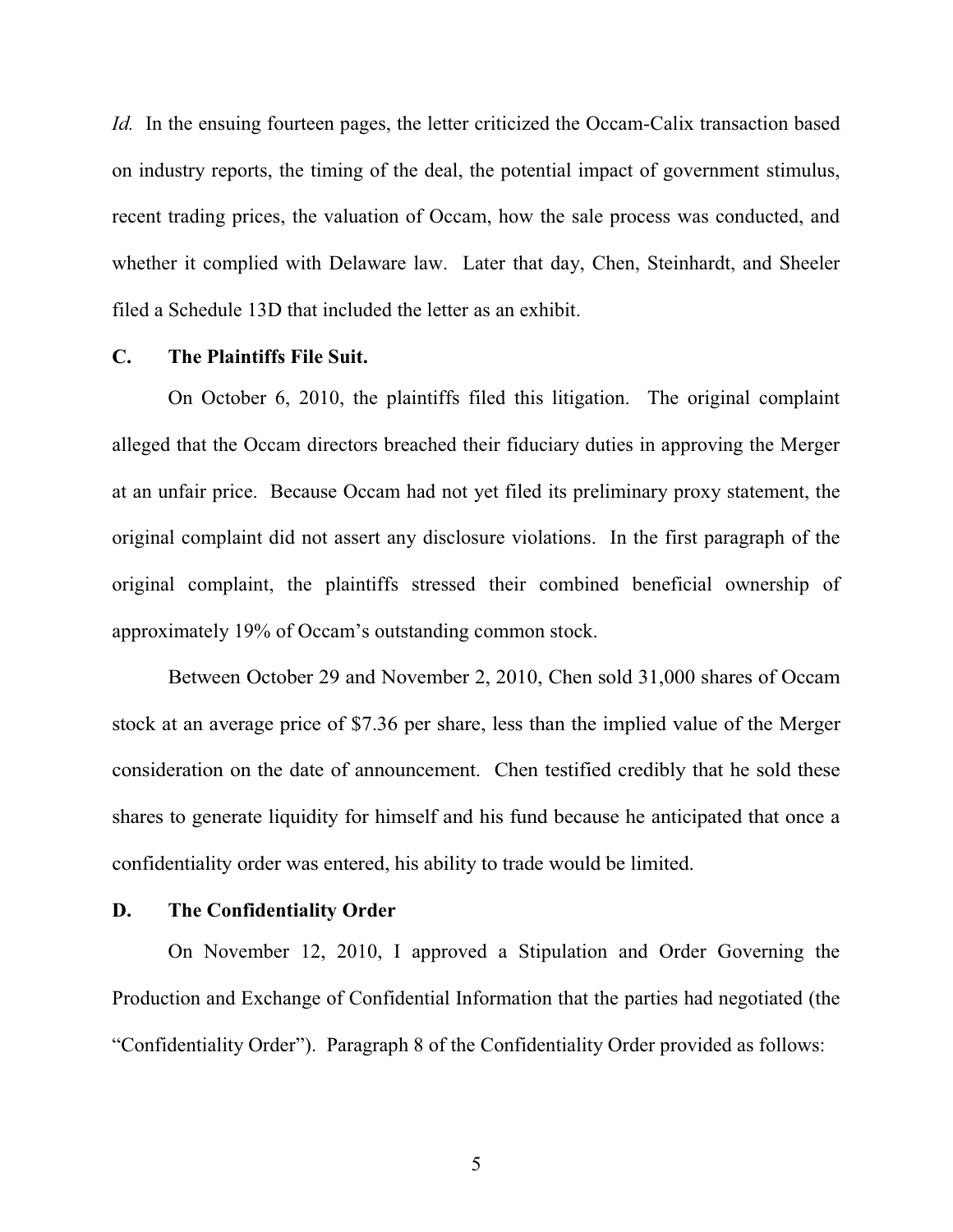Confidential Discovery Material, or information derived therefrom, shall be used solely for purposes of this Litigation and in an appraisal proceeding that Plaintiffs in this Litigation may file . . . . Confidential Discovery Material shall not be used for any other purpose, including, without limitation, for any business or commercial purpose or for any other litigation or proceeding. Confidential Discovery Material Parties and non-parties who receive Confidential Discovery Material shall not purchase, sell, or otherwise trade in the securities of any company, including but not limited to Occam and Calix, on the basis of confidential information contained in the Confidential Discovery Material to the extent such information is still confidential at the time of such purchase, sale or trade.

Confidentiality Order ¶ 8. Paragraph 8 thus contained *both* a general requirement that Confidential Discovery Material "be used solely for purposes of this Litigation" (the "Use Restriction") *and* a specific restriction against purchasing, selling, or otherwise trading "in the securities of any company, including but not limited to Occam and Calix, on the basis of confidential information contained in the Confidential Discovery Material" (the "Trading Restriction").

# **E. The Plaintiffs Pursue An Expedited Injunction Application.**

On November 24, 2010, the plaintiffs filed an extensively researched and highly detailed amended complaint. The new pleading spanned 130 pages and contained 322 numbered paragraphs. It continued to challenge the fairness of the transaction and added disclosure claims. Paragraph 1 of the amended complaint again stressed the plaintiffs' combined beneficial ownership of approximately 19% of Occam's outstanding common stock. The plaintiffs further represented that they were "committed to prosecuting this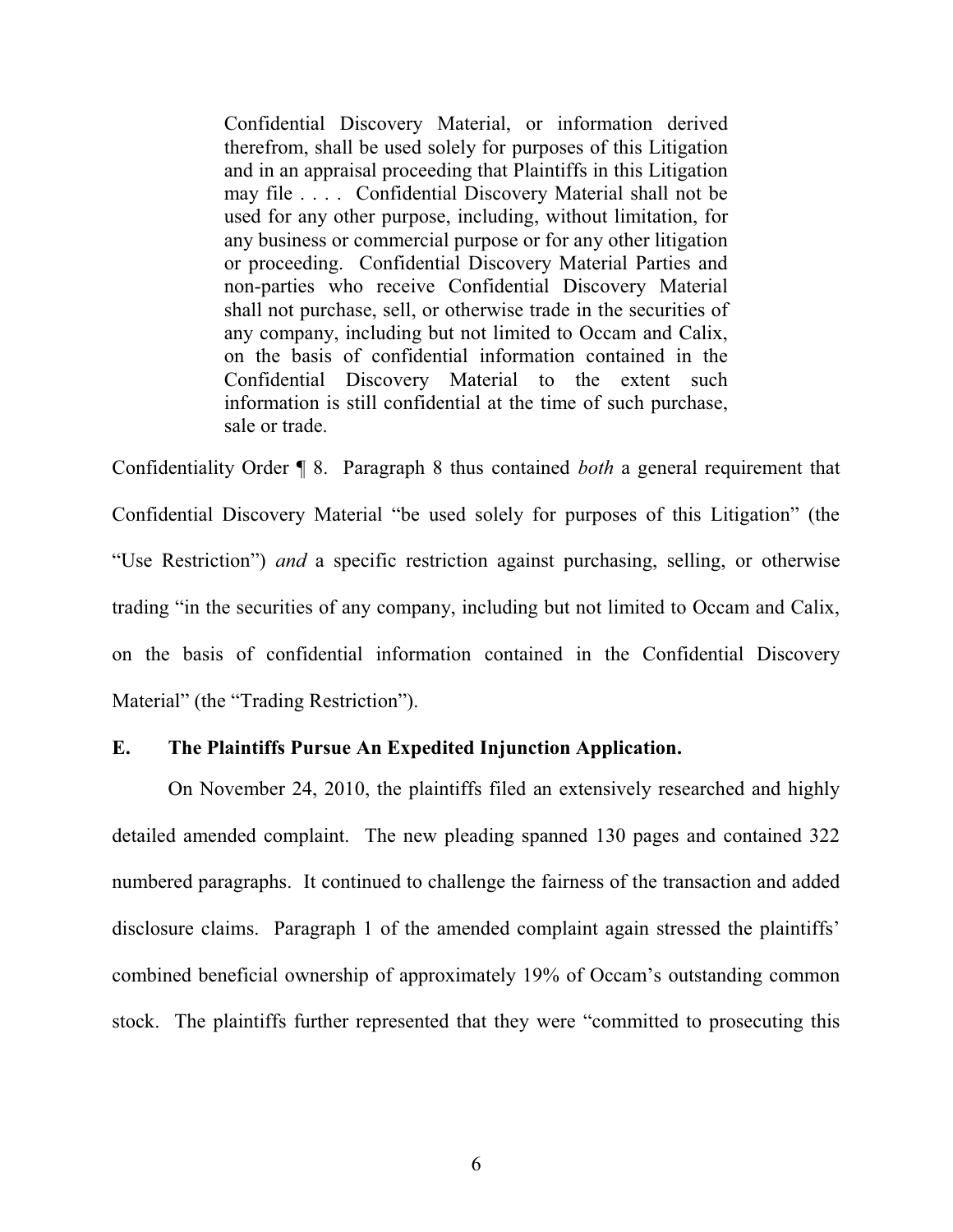action" on behalf of Occam's public stockholders. *Id.* ¶ 309-10. Chen played a major role in drafting the amended complaint.

On December 15, 2010, the plaintiffs moved for a preliminary injunction against the Merger, and the parties thereafter agreed on a reasonable schedule for expedited proceedings. The defendants started their document production on December 1, 2010, ultimately producing over 13,000 pages. Occam's investment banker, Jefferies  $\&$ Company, Inc. ("Jefferies") started its document production on December 21, eventually producing over 3,000 additional pages. Many of the documents were designated "Confidential" for purposes of the Confidentiality Order. Chen reviewed much of the production personally.

On January 5 and 6, 2011, the plaintiffs deposed defendants Robert Howard-Anderson and Steven Krausz. On January 7, the plaintiffs deposed Jeffrey Snyder, a relatively junior banker on the Jefferies team whom Jefferies designated as its original Rule  $30(b)(6)$  representative. The deposition transcripts were designated "Confidential." Chen reviewed the Howard-Anderson and Krausz deposition transcripts and attended the Snyder deposition.

#### **F. Steinhardt Shorts Calix.**

On December 28, 2010, when the defendants' and Jefferies' document productions were nearly complete, Steinhardt began short selling Calix common stock. His sales continued through the closing of the Merger. In total, he sold short 589,097 shares of Calix stock. At the Merger's exchange ratio of 0.2925 Calix shares per Occam share, Steinhardt's short sales equated to selling 2,014,007 shares of Occam common stock.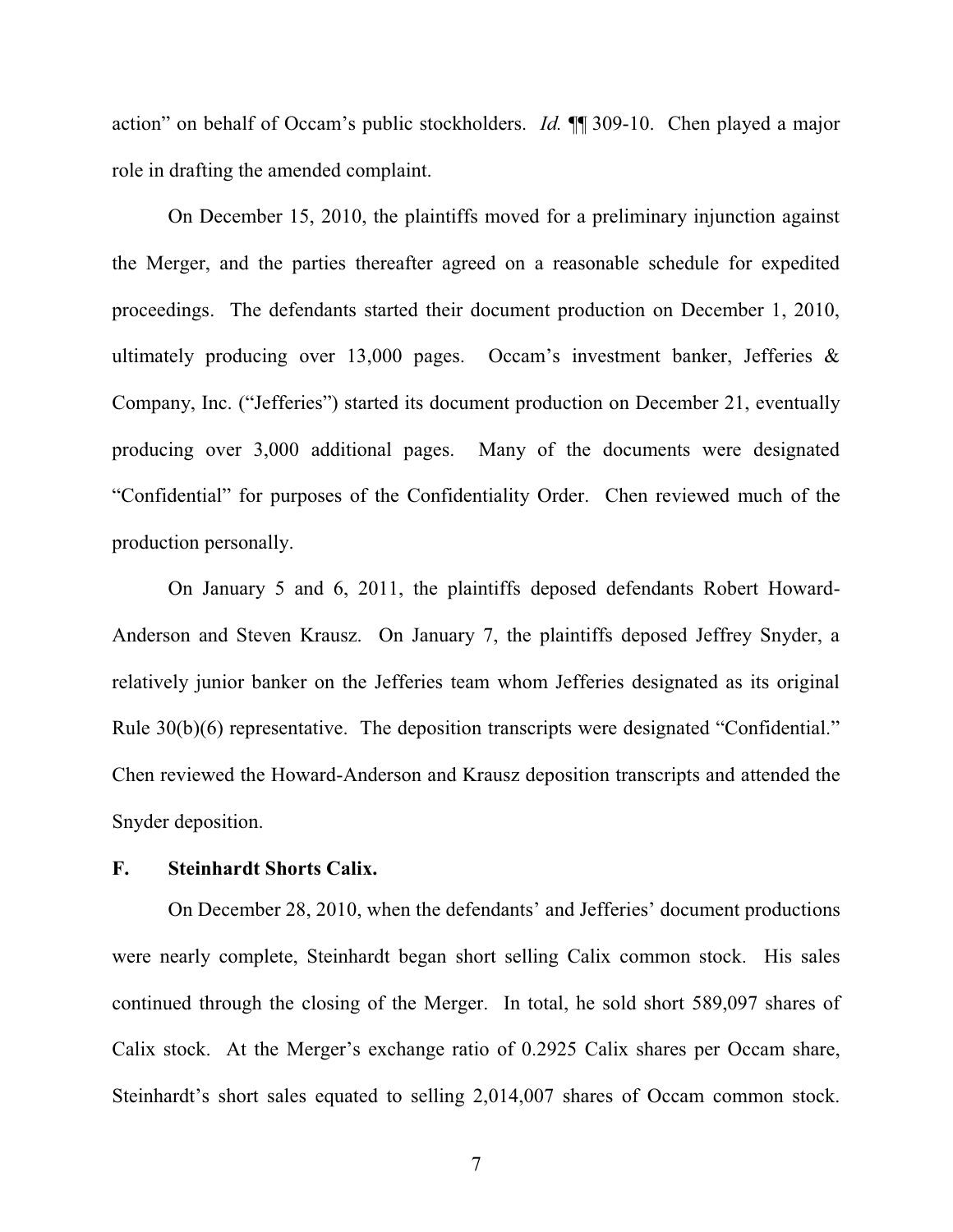When Steinhardt started his short selling, he beneficially owned 2,839,983 Occam shares. After his sales, at the time the Merger closed, he effectively held 825,976 Occam shares.

Steinhardt sold Calix short as a way to exit his Occam position. By selling Calix short, Steinhardt could both liquidate his Occam position and "tak[e] advantage of the arbitrage spread that existed between Calix and Occam at that time." Tr. 19. He intended to (and later did) use the shares of Calix stock he would receive when the Merger closed to cover his short sales, even though Steinhardt and his co-plaintiffs were asking the Court to enjoin the closing of the Merger. Steinhardt testified that "based upon everything that [he] knew, there was a very high probability of that merger occurring." Tr. 19. As described below, the universe of "everything that [Steinhardt] knew" included detailed written and oral reports from Chen about the progress of the litigation.

Steinhardt testified that he decided to short Calix after the stock ran up.

Calix had really gone up a lot. Remember it was issued publicly for the first time, now months ago, I think at \$8, and it really had gone up a lot. And the impression I was given from my source, Herb Chen, was that [Calix's CEO] Russo was a hot shot and a little bit of wise-guy and he had promoted the stock and got it up to whatever it was up to before all of this, and there was a bunch of venture capital funds in it. There was a little hype associated with it. It was up a lot.

Steinhardt Dep. 205. Steinhardt further explained his rationale as follows:

[I]f you make three times your money in a relatively short period, and much of that money is being made in a merger that has aspects to it that are viewed as uncomfortable and even unsavory, then the idea of sticking around isn't all that attractive. Particularly if you are sticking around in a company whose management gooses the stock from the public offering, and gooses the stock again in anticipation of the merger, and has the reputation of being a wise-guy. So who wants to be involved in that sort of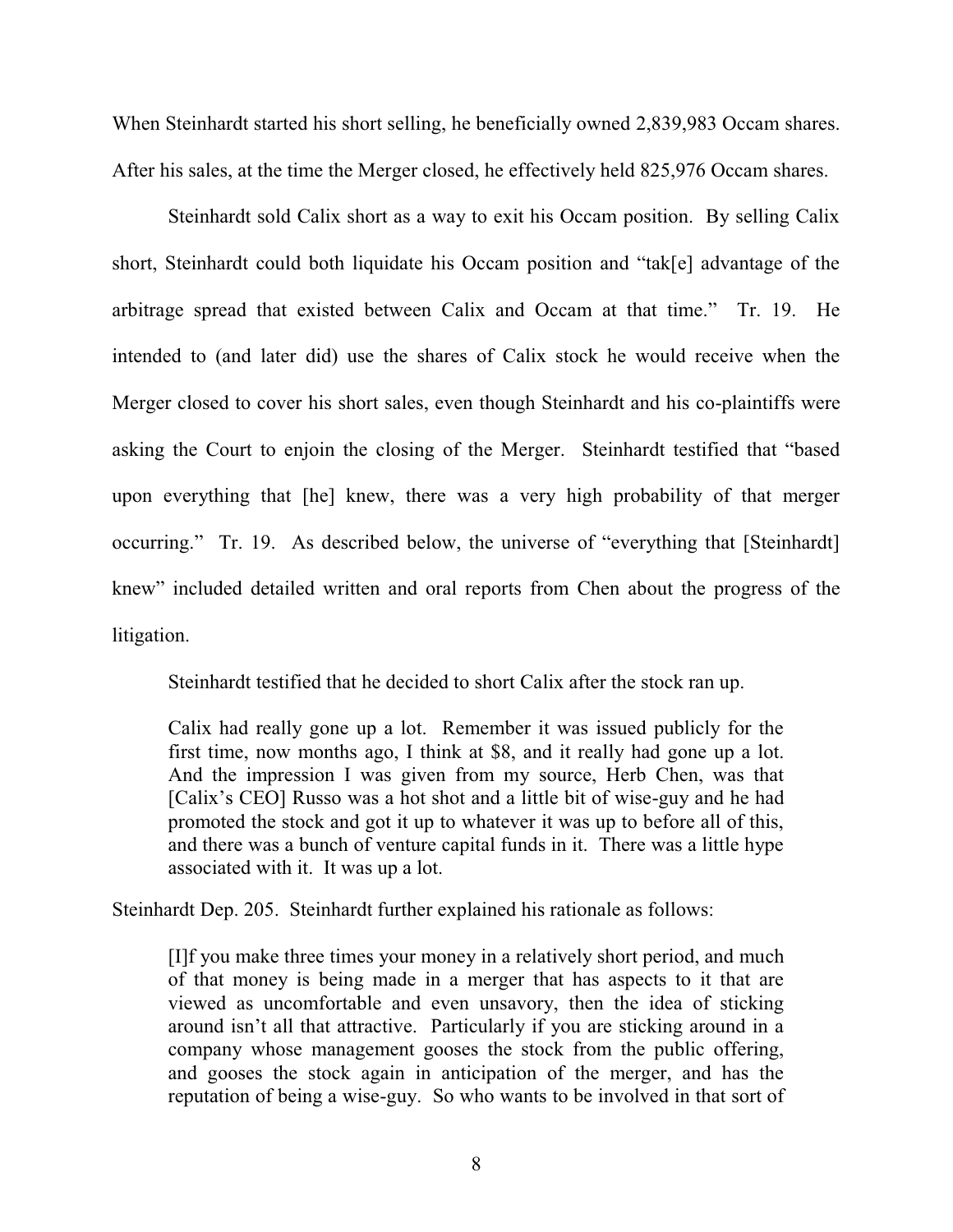a management anyway, even if it does have really bullish prospects. Particularly when the stock is up a great deal.

*Id.* at 219-20. Steinhardt testified that in light of the run-up, "the risk reward was no longer so great," and he was "happy to go home." *Id.* at 206.

# **G.** Steinhardt's Receipt Of Non-Public Information About The Litigation

At the time he decided to sell, Steinhardt admittedly had been receiving regular written and oral updates about the litigation, albeit from Chen rather than from plaintiffs' counsel. Steinhardt did not speak directly with plaintiffs' counsel until May 2011, two days before his deposition. Instead, Chen "acted as a 'conduit' between Mr. Steinhardt and Plaintiffs' counsel" by telling Steinhardt what he learned in conversations with plaintiffs' counsel and by reviewing documents and depositions. Pls.' Reply Br. in Supp. of their Interim Application for Attorneys' Fees and Expenses at 6.

In his deposition, Steinhardt testified about the updates he received:

- Q. How frequently did you receive oral updates from Mr. Chen on the status of this litigation?
- A. Once every week or so.

\* \* \*

- Q. Did Mr. Chen's updates with you include his description of things he was learning about the facts of the case?
- A. Yes.
- Q. And did those oral updates include Mr. Chen's description of things he was learning from his review of deposition transcripts?
- A. I think so.
- Q. And did his oral updates with you include his description of information he had learned from documents produced by the defendants in this litigation?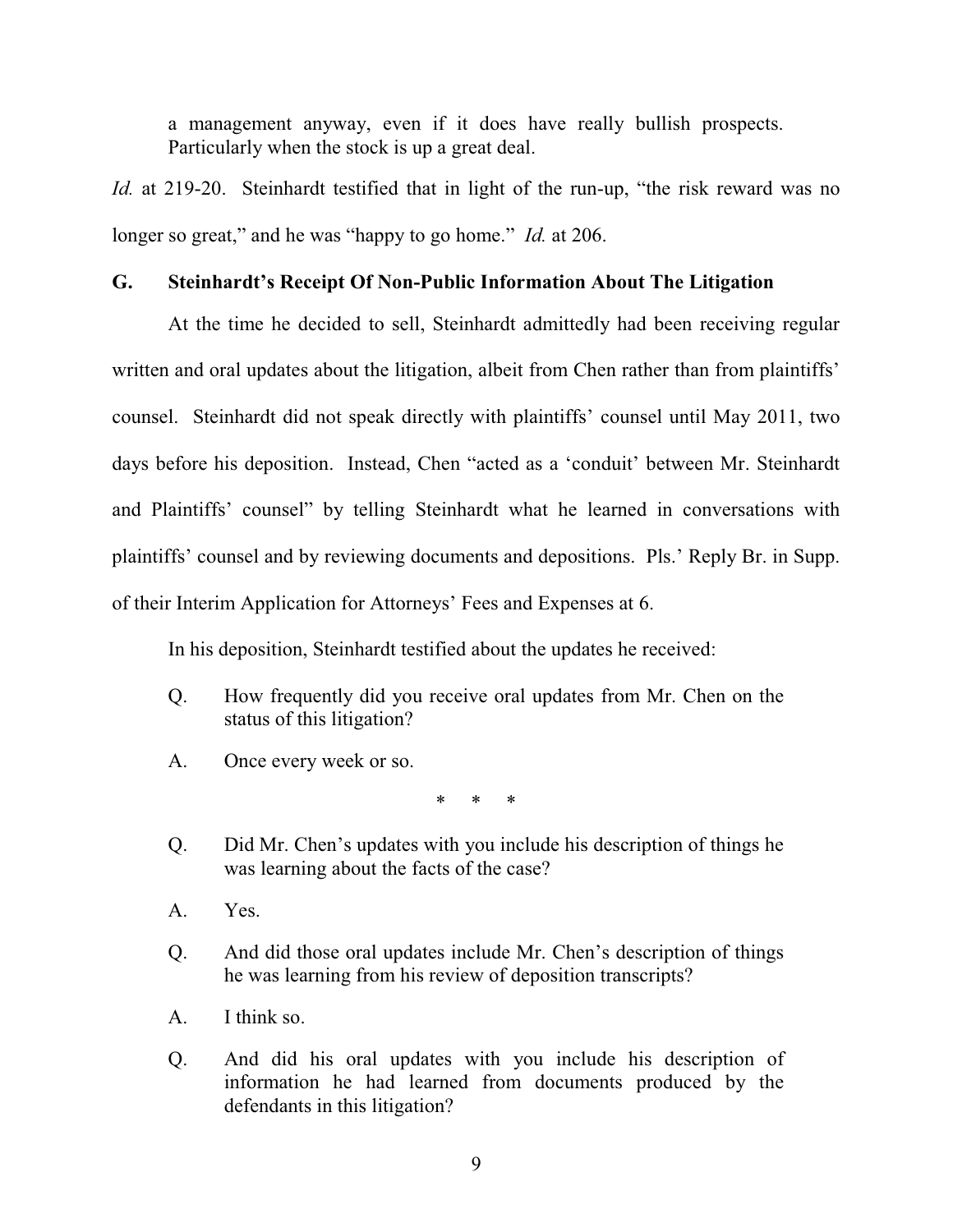A. I think so.

\* \* \*

- Q. But Mr. Chen did provide you with summaries of what he was discovering; correct?
- A. Yes.
- Q. Did he communicate to you that he believed he was learning more about Occam and this merger than he would have otherwise known?
- A. Yes, sir.
- Q. Did he in those conversations share some of that new information with you?
- A. Yes, sir.

Steinhardt Dep. 73-74, 99; *accord* Tr. 38. During the evidentiary hearing on the motion for sanctions, Steinhardt recalled Chen describing for him some of the information obtained through discovery. Tr. 9.

In addition, Chen provided Steinhardt with regular written updates on the case, which Steinhardt read "thoroughly and carefully." Steinhardt Dep. 85; see Tr. 61 (Chen stating that he provided Steinhardt with oral updates and written memos). The updates began before the filing of the lawsuit and continued through at least May 25, 2011, the date of Steinhardt's deposition. Disappointingly, there is no record of any written updates to Steinhardt post-dating December 14, 2010, apparently because Steinhardt threw them away after reading them. The plaintiffs have produced copies of ten written updates that Chen provided to Steinhardt between September 16 and December 14, 2010, but redacted substantial portions of those documents as privileged. Other memos were withheld entirely as privileged.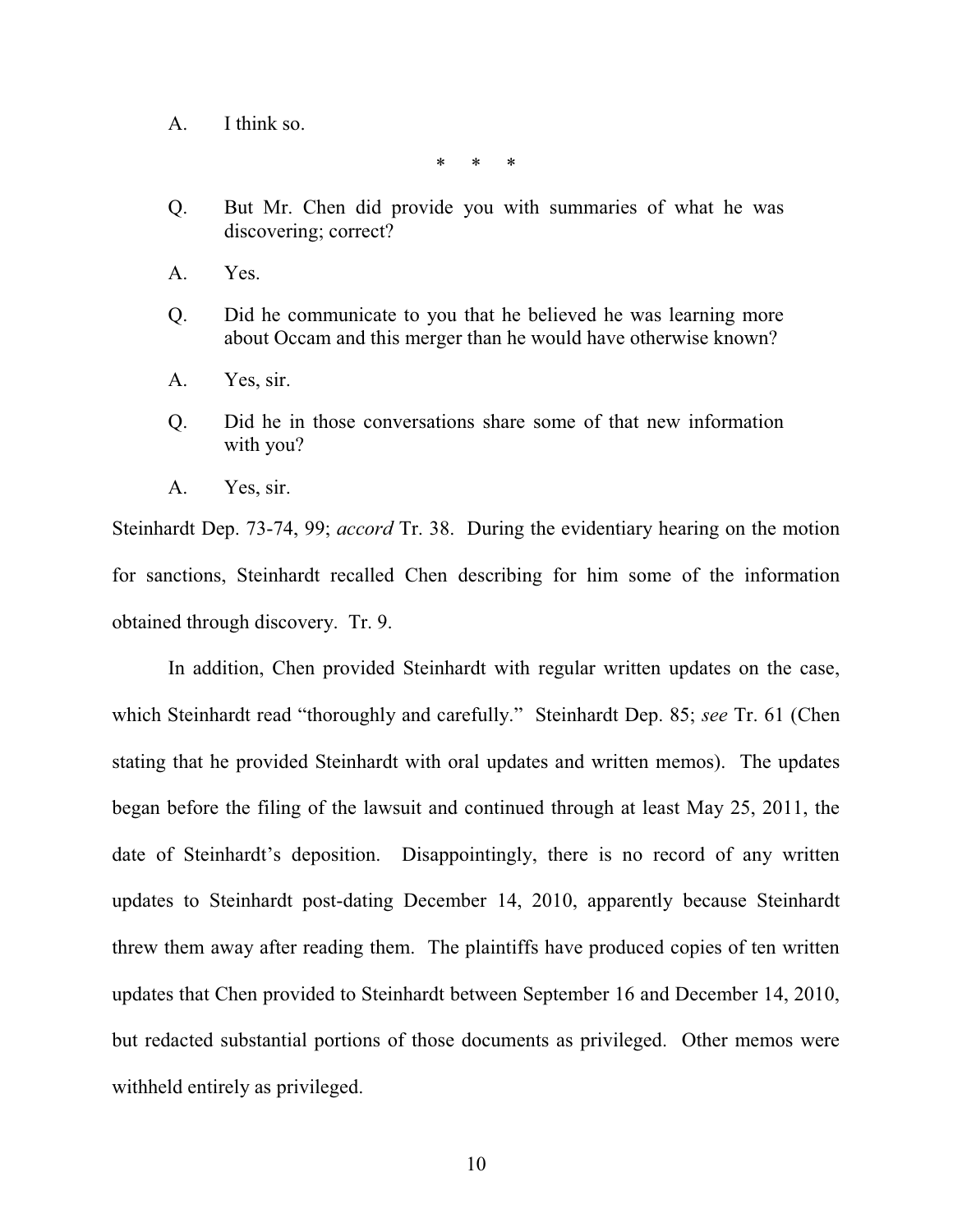Chen knew that Steinhardt was selling Calix short and disagreed with his decision. Chen believed that Calix would continue to move higher and argued that Steinhardt should hold. Steinhardt testified that "if it was up to Mr. Chen I would probably still own Calix today." Steinhardt Dep. 199. Chen believes that he warned Steinhardt about trading in light of his status as a representative plaintiff. Tr. 64 ("I believe I mentioned it to him. I don't believe I went into his office and jumped up and down and said 'You can't,' but I believe I said, 'You realize this means you shouldn't trade in Occam.'").

Steinhardt and Chen did not inform plaintiffs' counsel about the short sales. Counsel only learned of the transactions after the defendants served discovery requests directed towards the plaintiffs' trading.

# **H. The Injunction Decision**

On January 24, 2011, I conducted a hearing in open court on the plaintiffs' motion for a preliminary injunction. The hearing was broadcast by Courtroom View Network, and Chen attended in person. At the conclusion of the hearing, I granted the plaintiffs' motion and enjoined the stockholder vote on the Merger pending the issuance of supplemental disclosures and the deposition of one of the lead bankers from Jefferies.

#### **I. Chen's Sale of Occam Shares**

On January 25, 2011, Chen sold an additional 2,500 shares of Occam stock. The impetus for the trade appears to have been a margin call. Chen trades through Interactive Brokers, a platform that liquidates stocks automatically to cover any margin deficit at the end of the trading day.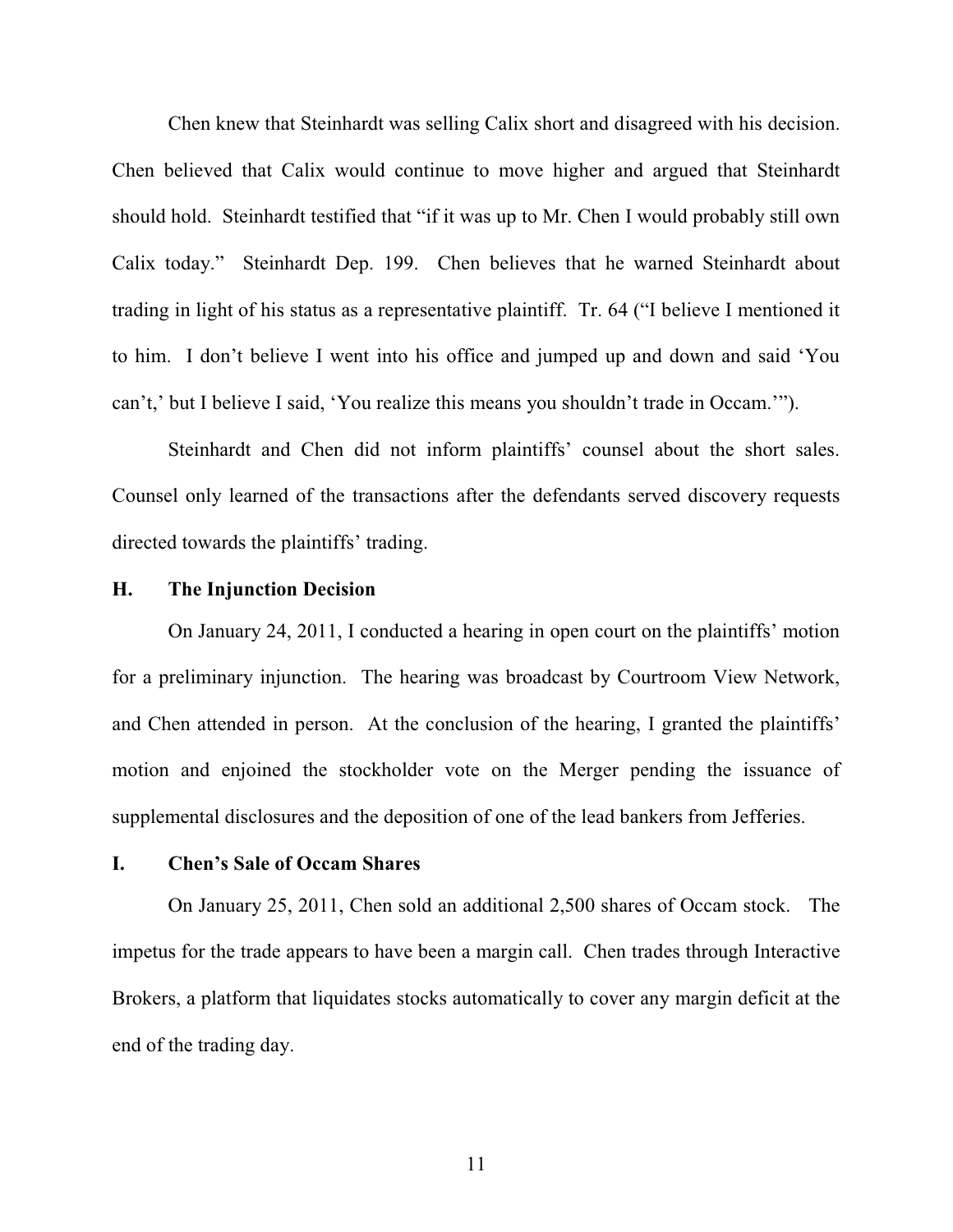At around 3:45 p.m. on January 25, Chen was notified that he had a margin deficit in his account. Chen is a director of TranSwitch Corporation, by far his largest equity position. As an insider, Chen could not freely sell TranSwitch shares. Chen feared that if he did not sell other shares to raise cash, his broker automatically would liquidate shares from his largest position, creating potential problems for Chen.

Chen testified that he reacted to his predicament by trying to sell shares of Cisco, but mistakenly sold shares of Occam. Chen first offered 2,500 shares via limit order at a price of \$8.26 per share. When the limit order did not fill quickly, Chen lowered the limit price to \$8.25 per share. Chen dismisses the trade as a "fat-finger" error. Tr. 67.

As the defendants point out, the ticker symbol for Cisco (CSCO) does not closely resemble the ticker symbol for Occam (OCNW). Moreover, on January 25, 2011, Cisco was trading around \$20.00 per share, more than twice the limit in Chen's order. Chen testified that he operates his trading program by clicking his mouse on small symbols and trading graphics on his screen, rather than by typing in letters, and he probably clicked in the wrong spot. He also testified that the limit price appears automatically in his program, and he likely did not focus on price. According to Chen, he multitasks while trading like a smart-phone-addicted teenager, including by "entering orders while talking on the phone, or sending instant messages, or calculating margin requirements," or "playing speed chess." Chen Aff. dated Sept. 23, 2011,  $\P$  10; Tr. 75. For Chen, "[t]he execution of a small 2,500 share trade (whether in Cisco or most other stocks) is a highly routine event, one that [he] might do dozens of times a day," and it therefore "often does" not command [his] full attention." Chen Aff. dated Sept. 23, 2011,  $\P$  10.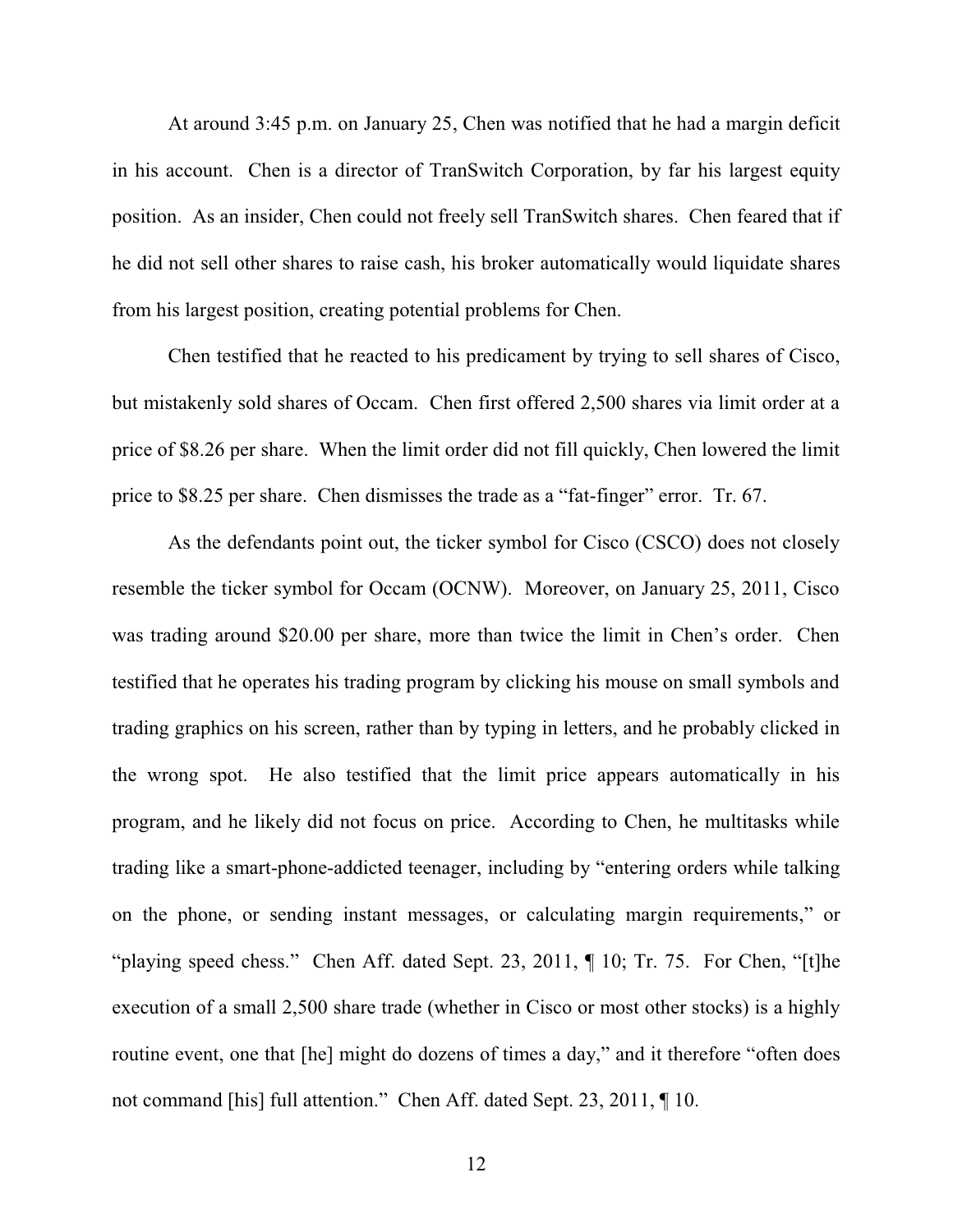Sometime after the sale closed, Chen realized that he sold Occam in violation of the Confidentiality Order. At that point, however, Chen could not unwind the sale. He chose not to repurchase the shares, believing that trading Occam twice would be worse than trading once. The sale of 2,500 shares represented less than one-half of one percent of his 554,000 share position.

Chen did not inform plaintiffs' counsel about the transaction. As with Steinhardt's short sales, counsel only learned about it when collecting information to respond to the defendants' trading-related discovery requests.

# **J. 2Decam's Stockholders Approve The Merger.**

Occam convened and adjourned its special meeting of stockholders and made additional disclosures in a Schedule 14A filed with the SEC on February 7, 2011. At the reconvened special meeting on February 22, 2011, the Merger was approved by the vote of 13,707,405 shares, representing approximately 64% of the 21,557,812 shares outstanding and entitled to vote.

# **K. Steinhardt Tries To Fade Into The Background.**

After the injunction hearing, the defendants served discovery requests seeking information about the plaintiffs' trading activities. Plaintiffs' counsel proposed that in lieu of responding to the discovery requests, Steinhardt would step down as a class representative. When the defendants declined this offer, plaintiffs' counsel suggested that in lieu of producing documents or responding to interrogatories, Steinhardt would sit for a deposition. Again, the defendants declined. Through the ensuing discovery, the defendants learned about Steinhardt's and Chen's trades.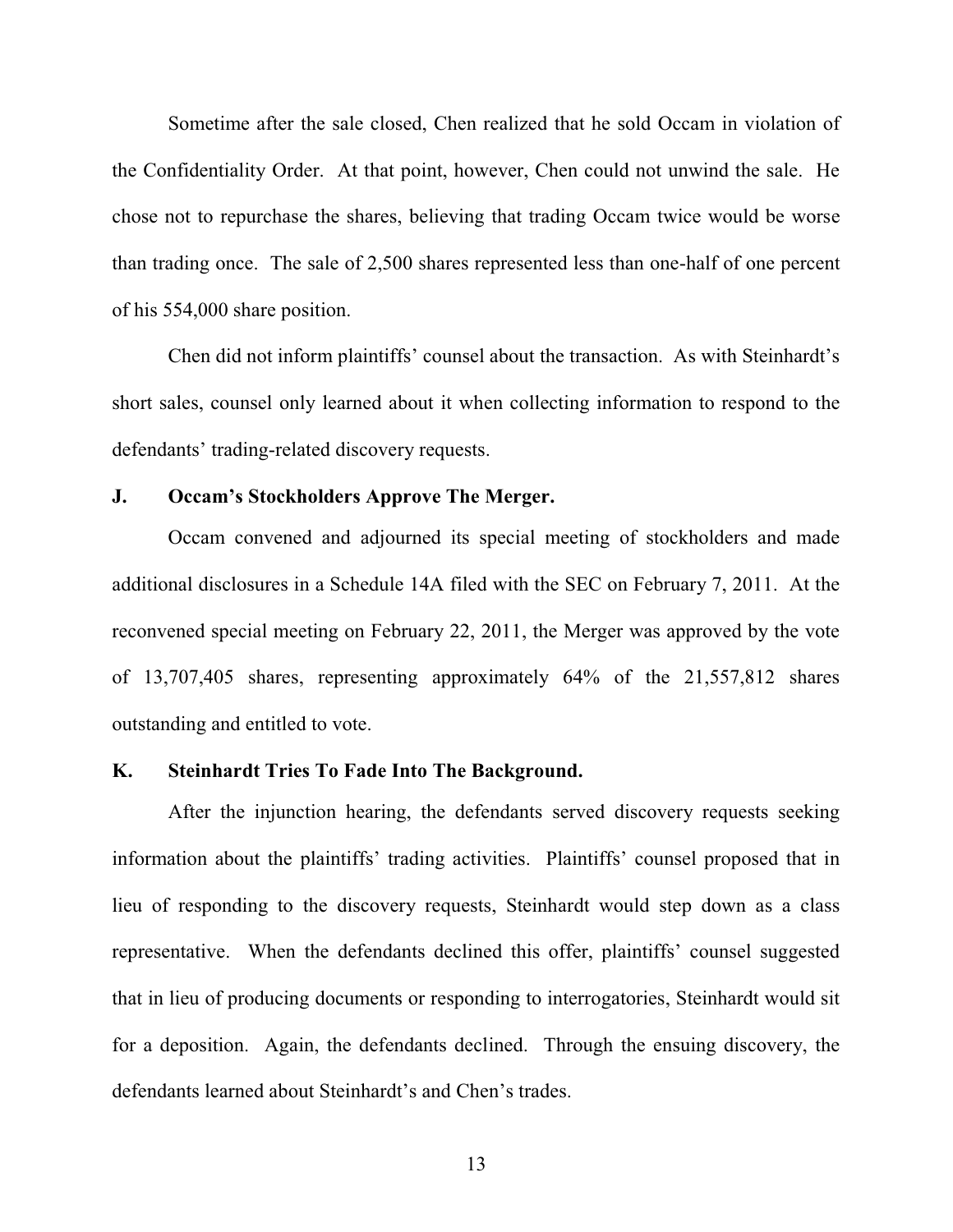On May 20, 2011, plaintiffs Chen and Sheeler moved for class certification and to be certified as class representatives. Steinhardt and the Funds did not. A footnote in the plaintiffs' opening brief in support of their motion for class certification explained Steinhardt's decision as follows:

Named plaintiffs Michael Steinhardt, Steinhardt Overseas Management, L.P. and Ilex Partners, L.L.C. remain fully supportive of this Action and believe that class treatment is warranted (with Messrs. Chen and Sheeler as the Class representatives). However, to streamline the litigation and alleviate the burden on them created by Defendants' excessive discovery demands, Mr. Steinhardt and his entities have elected to step down as proposed class representatives.

Pls.' Opening Br. in Supp. of their Mot. for Class Certification 1 n.1. The brief did not disclose or discuss Steinhardt's short sales.

# **II. LEGAL ANALYSIS**

When a stockholder of a Delaware corporation files suit as a representative plaintiff for a class of similarly situated stockholders, the plaintiff voluntarily assumes the role of fiduciary for the class. *See Emerald P'rs v. Berlin*, 564 A.2d 670, 673 (Del. Ch. 1989); *Youngman v. Tahmoush*, 457 A.2d 376, 379 (Del. Ch. 1983). As a fiduciary, the representative plaintiff "owes to those whose cause he advocates a duty of the finest loyalty." *Barbieri v. Swing-N-Slide Corp.*, 1996 WL 255907, at \*5 (Del. Ch. May 7, 1996) (internal quotation marks omitted).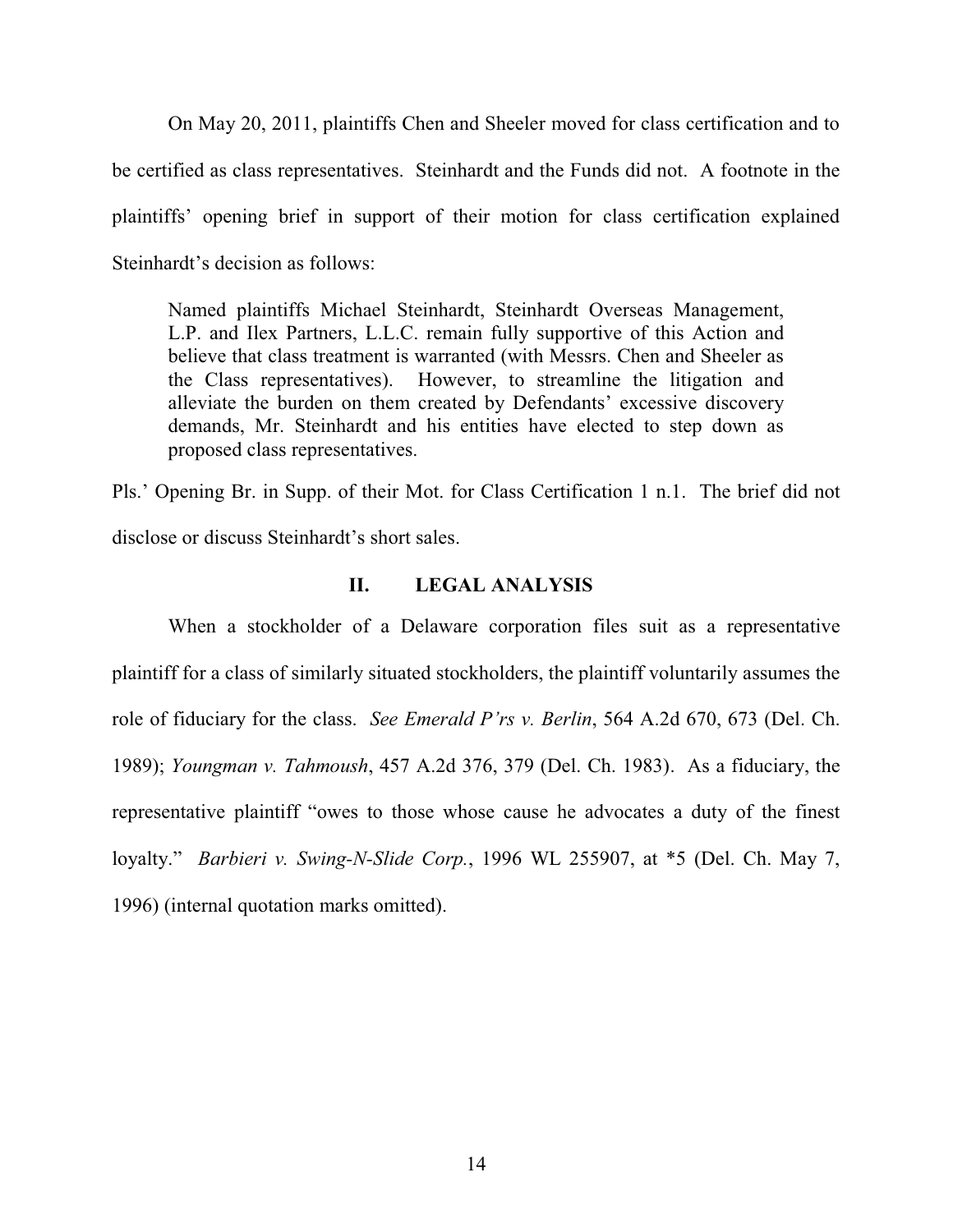This Court has addressed trading by representative plaintiffs in a series of rulings.<sup>1</sup> As the Court has explained, trading by plaintiff-fiduciaries on the basis of information obtained through discovery undermines the integrity of the representative litigation process.<sup>2</sup> Consequently, it is unacceptable for a plaintiff-fiduciary to trade on the basis of non-public information obtained through litigation.<sup>3</sup> Depending on the facts of the case,

 $\overline{a}$ 

 $2$  *See* Benton Ruling at 77 ("Once you get access to information only for litigation purposes, it's particularly kind of unsightly to trade below a deal and then try to prevent other people from trading on the deal because people get access."); Netezza Ruling at 15-16 ("Once really counsel start getting into it and discussing things, like even whether you're going to expedite a case, you know, even before confidential discovery shifts hands, counsel for the client often knows things that members of the investing public  $don't$  -- and members of this court don't. And I care about the representative litigation process. No one wants to shut it down."); see also Berger Ruling at 63 ("[W]e're in a court where we believe that representative litigation is important and has value. The more you believe that, the more important it is that it proceed with integrity."); Netsmart Ruling I at 8 ("I believe that the representative litigation process has value. But it only has value when it has integrity. And when its integrity is undermined, you can have - you can give arguments to people to take down the whole system.").

 $3$  *See* Berger Ruling at 55-56 ("I think it's far simpler than that, which is you kind of come in to litigation with what you have; and then if you want to sign up for confidential information, you're going to deal with limitations on your ability to buy and sell."); Netsmart Ruling I at 12-14 ("[P]eople don't get to be plaintiffs to go ferret around for nonpublic information and then make their own trading decisions and leave everybody else with the costs."); Benton Ruling at 77 ("You own what you own coming in."); Sample Ruling at 4 ( $\degree$ I do think there's a larger lesson that's arisen in not just this

<sup>&</sup>lt;sup>1</sup> See In re Netezza Corp. S'holder Litig., Consol. C.A. No. 5858-VCS (Del. Ch. Apr. 6, 2011) (TRANSCRIPT) ("Netezza Ruling"); *Berger v. Icahn Enters. L.P.*, C.A. No. 3522-VCS (Del. Ch. Oct. 23, 2009) (TRANSCRIPT) ("Berger Ruling"); Sample v. *Morgan*, C.A. No. 1214-VCS (Del. Ch. Aug. 5, 2008) (TRANSCRIPT) ("Sample Ruling"); *Benton v. Guitar Ctr., Inc.*, C.A. No. 3075-VCS (Del. Ch. Sept. 7, 2007) (TRANSCRIPT) ("Benton Ruling"); In re Netsmart Techs., Inc. S'holders Litig., Consol. C.A. No. 2563-VCS (Del. Ch. May 1, 2007) (TRANSCRIPT) ("Netsmart Ruling II"); *In re Netsmart Techs., Inc. S'holders Litig., Consol. C.A. No. 2563-VCS (Del. Ch. April 11, Property Literal April 11,*  $\epsilon$ 2007) (TRANSCRIPT) ("Netsmart Ruling I").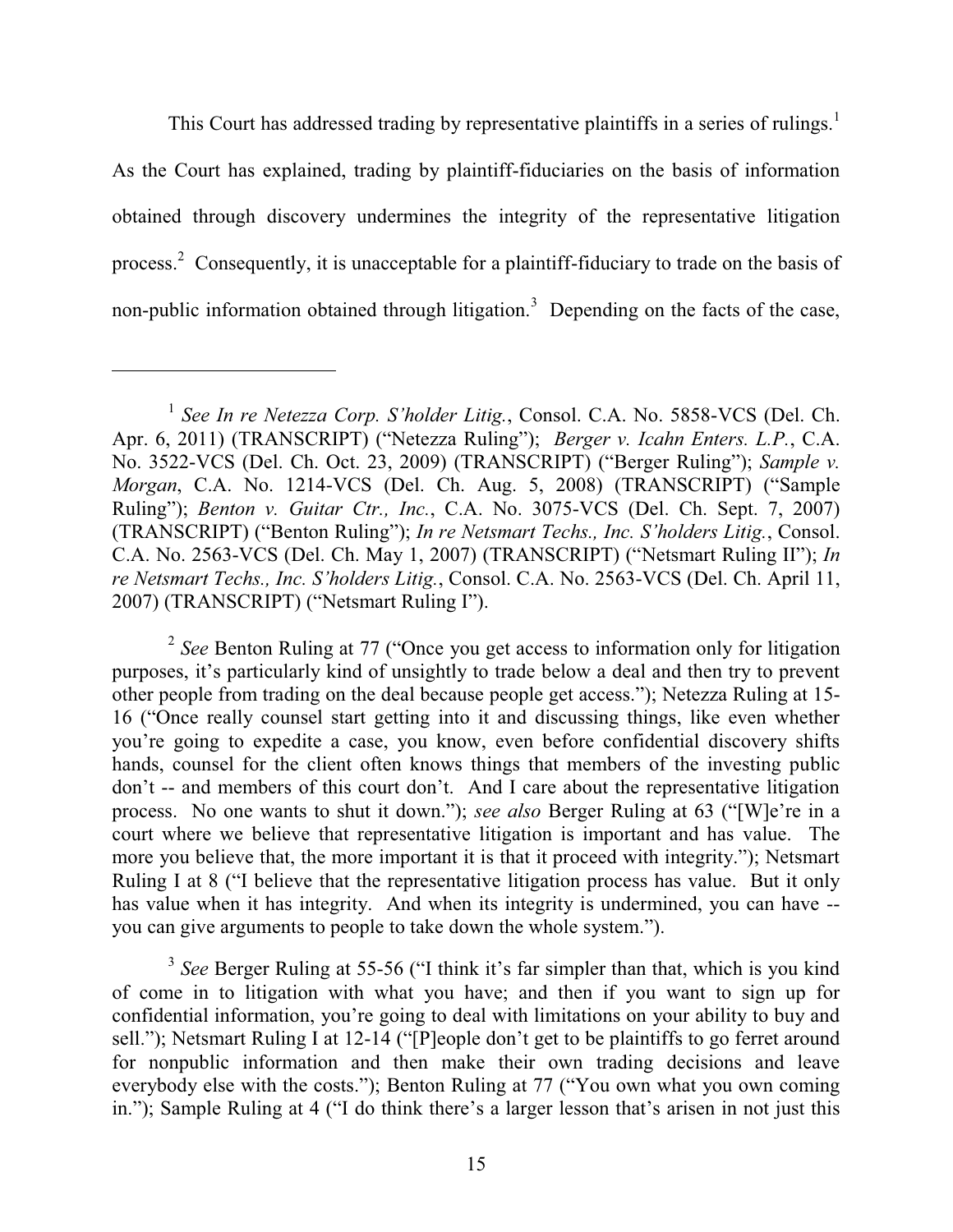the Court has exercised its remedial discretion by (i) dismissing the plaintiff from the case with prejudice, (ii) barring the plaintiff from participating in any recovery from the litigation, (iii) requiring self-reporting of the trading activity to the SEC, (iv) ordering the party to disclose its improper trading in any future application to serve as lead plaintiff, and (v) requiring disgorgement of trading profits.

In the *Netsmart* litigation, a sophisticated hedge fund serving as one of the representative plaintiffs sold stock during the pendency of the litigation. At the time, the plaintiff had received advice from counsel on the likely outcome of the litigation, and counsel's views were informed by the discovery taken in the case. The confidentiality order only contained a use restriction, not an additional trading restriction. The hedge fund consulted with class counsel, who advised that the trade was permissible. Rather than profiting, the hedge fund lost money on the trade. The Court nevertheless imposed sanctions, explaining that because class representatives "act<sup>[]</sup> as fiduciaries on behalf of others," they cannot come to the Court "as a free agent able to get nonpublic information and make [their] own trading decisions. [They] lose that freedom when  $\dots$  [they] sue." Netsmart Ruling I at 14. The Court emphasized that trading based on non-public information obtained through litigation "is just not done," "is just not acceptable," and "is not stuff you mess around with." *Id.* at 13. The Court dismissed the plaintiff from the

 $\overline{a}$ 

case but out of several recent cases . . . in terms of not trading in securities during the pendency of a representative action  $\dots$ ..."); Netezza Ruling at 15 ("When you file a suit and you're purporting to represent a class, absolutely there has to be an understanding that you are not free to buy and sell securities in the same way that you were before . . . .´).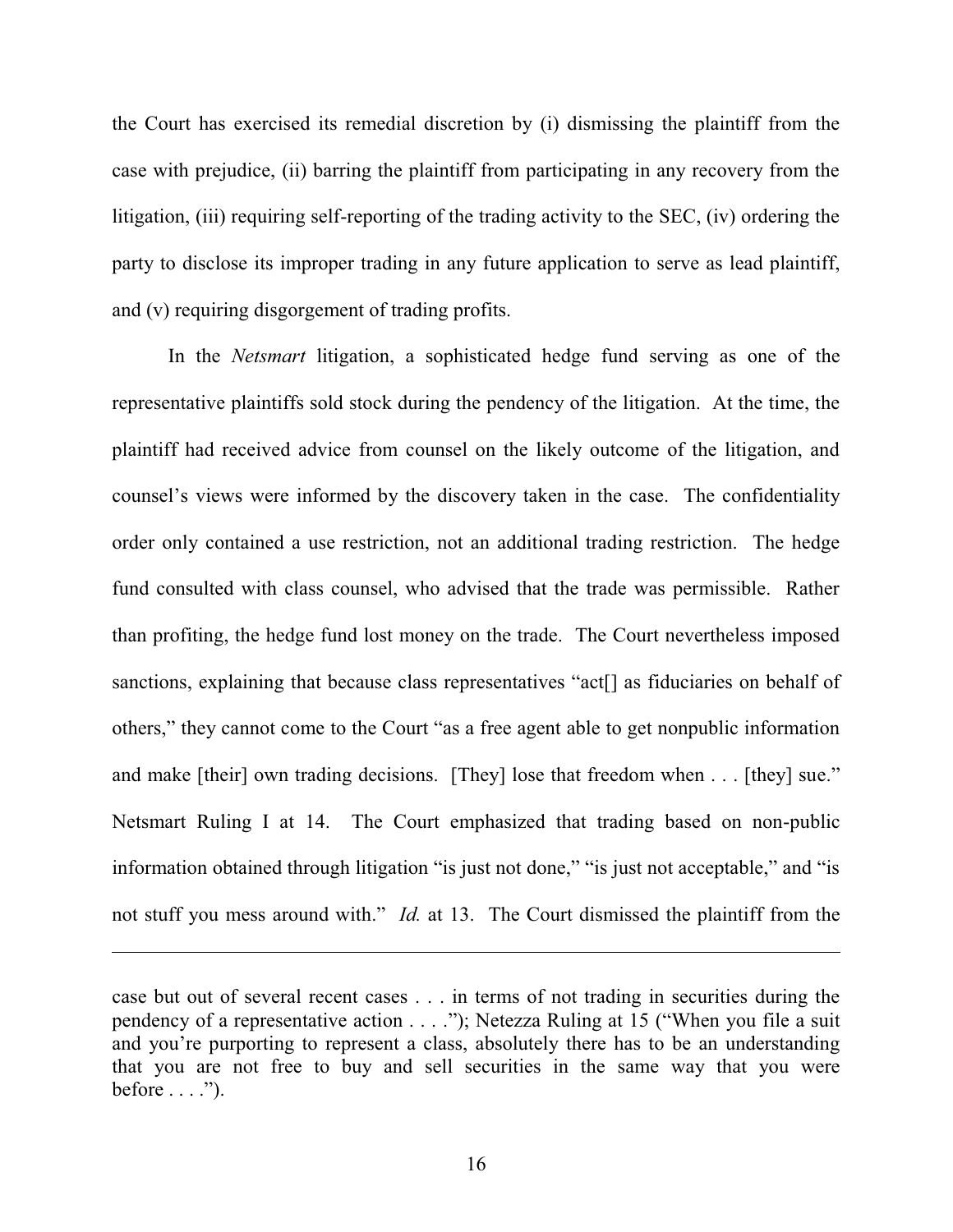case with prejudice and required the plaintiff to report the sales to the relevant enforcement unit at the SEC. *In re Netsmart Techs., Inc. S'holders Litig.*, Consol. C.A. No. 2563-VCS (Del. Ch. July 16, 2007) (ORDER).

Likewise, in *Berger*, a representative plaintiff bought shares during the pendency of the lawsuit and while in possession of non-public confidential information, including class counsel's views based on discovery and knowledge of an early settlement proposal from the defendants that class counsel declined. The Court made clear that a representative plaintiff cannot "get access to litigation information that other people don't have and then [trade] at the expense of people in the class whose interest he represents . . .." Berger Ruling at 59. Rather, "you kind of come in to litigation with that you have; and then if you want to sign up for confidential information, you're going to deal with limitations on your ability to buy and sell." *Id.* at 55-56. The Court dismissed the representative plaintiff who purchased stock from the action with prejudice and precluded him from receiving any recovery from the litigation for shares purchased after the confidentiality order was entered. *See Berger v. Icahn Enters. L.P.*, C.A. No. 3522-VCS (Del. Ch. Nov. 16, 2009) (ORDER); *see also* Benton Ruling at 77 (noting in denying application for preliminary injunction that "it's important that plaintiffs representing classes b[e] very careful about their trading when they have access to confidential information.... It's not good policy. You own what you own coming in.").

The Court has reiterated its concerns about trading in other contexts. In *Sample*, after learning that the representative plaintiff sold shares of company's stock after filing its lawsuit and while in possession of non-public information regarding a settlement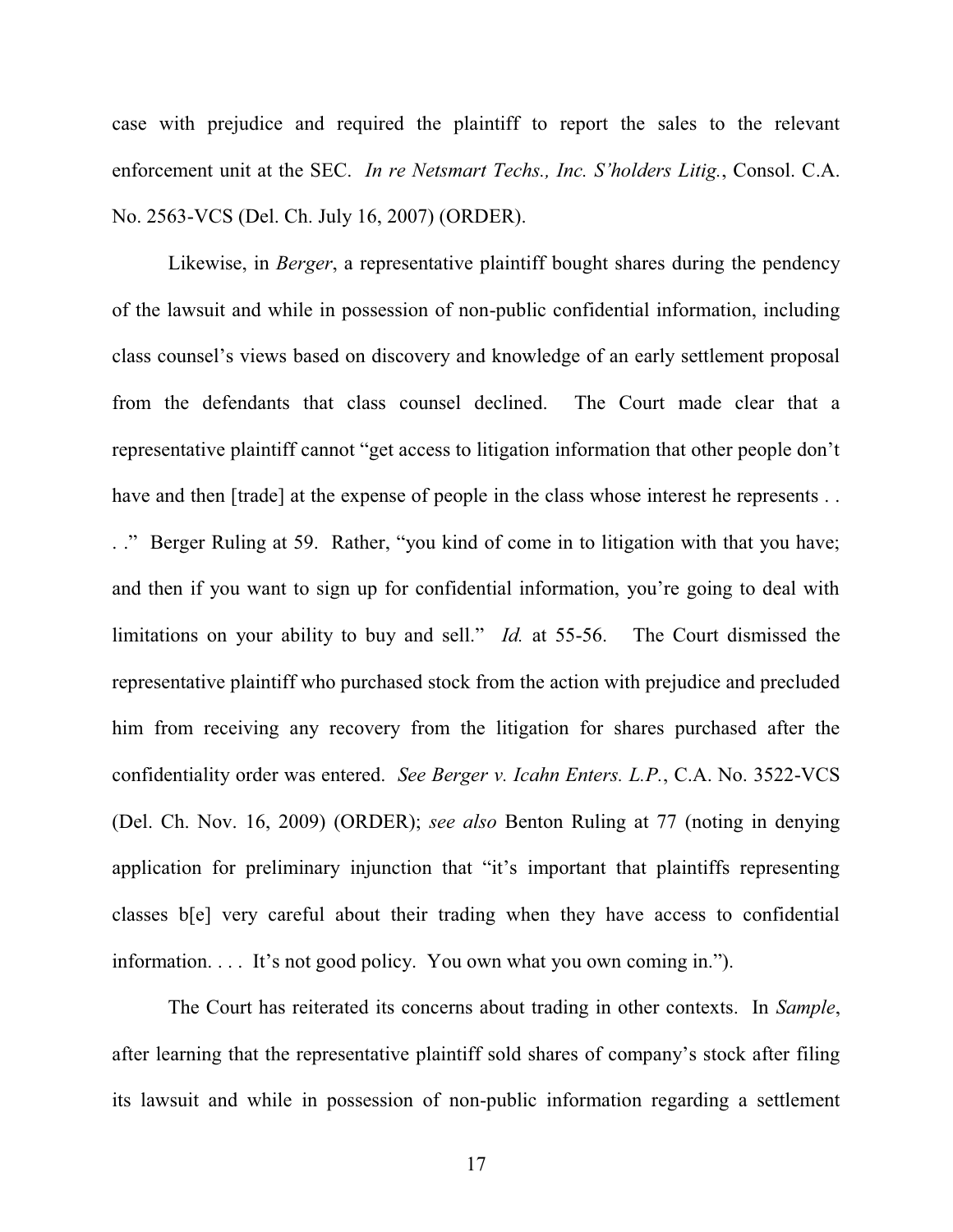reached by his counsel, the Court declined to approve the settlement unless the representative plaintiff self-reported to the SEC and disclosed his trading in the notice of settlement. *See Sample v. Morgan*, C.A. No. 1214-VCS, at 8 (Del. Ch. May 14, 2008) (TRANSCRIPT). The Court suggested that the plaintiff relinquish to the defendant company the 1,000 shares that he purchased while in possession of non-public information. *Id.*; *see Sample v. Morgan*, C.A. No. 1214-VCS (Del. Ch. Aug. 5, 2008) (ORDER). In *Netezza*, after plaintiffs' counsel disclosed during the settlement approval hearing that the plaintiffs may have sold their shares after the parties reached settlement, the Court agreed to approve the settlement only if the plaintiffs submitted affidavits detailing any trading during the pendency of the lawsuit and explaining the reasons for each transaction. Netezza Ruling at 14; *see In re Netezza Corp. S'holder Litig.*, Consol. C.A. No. 5858-VCS (Del. Ch. Apr. 13, 2011) (ORDER).

### **A. Steinhardt**

Steinhardt decided to sell Calix common stock short after receiving detailed information from Chen about the ongoing litigation, both in the form of written memos and oral reports. Chen was deeply involved in the case, reviewed Confidential Discovery Material, worked closely with counsel, and received reports on depositions or attended them himself. Information gleaned from Confidential Discovery Material and counsel's litigation assessments permeated Chen's views and informed his communications with Steinhardt. In his interrogatory responses, Steinhardt admitted that his trading decisions were "influenced by Mr. Chen." Basser-Wall Aff., Ex. 8 at 8.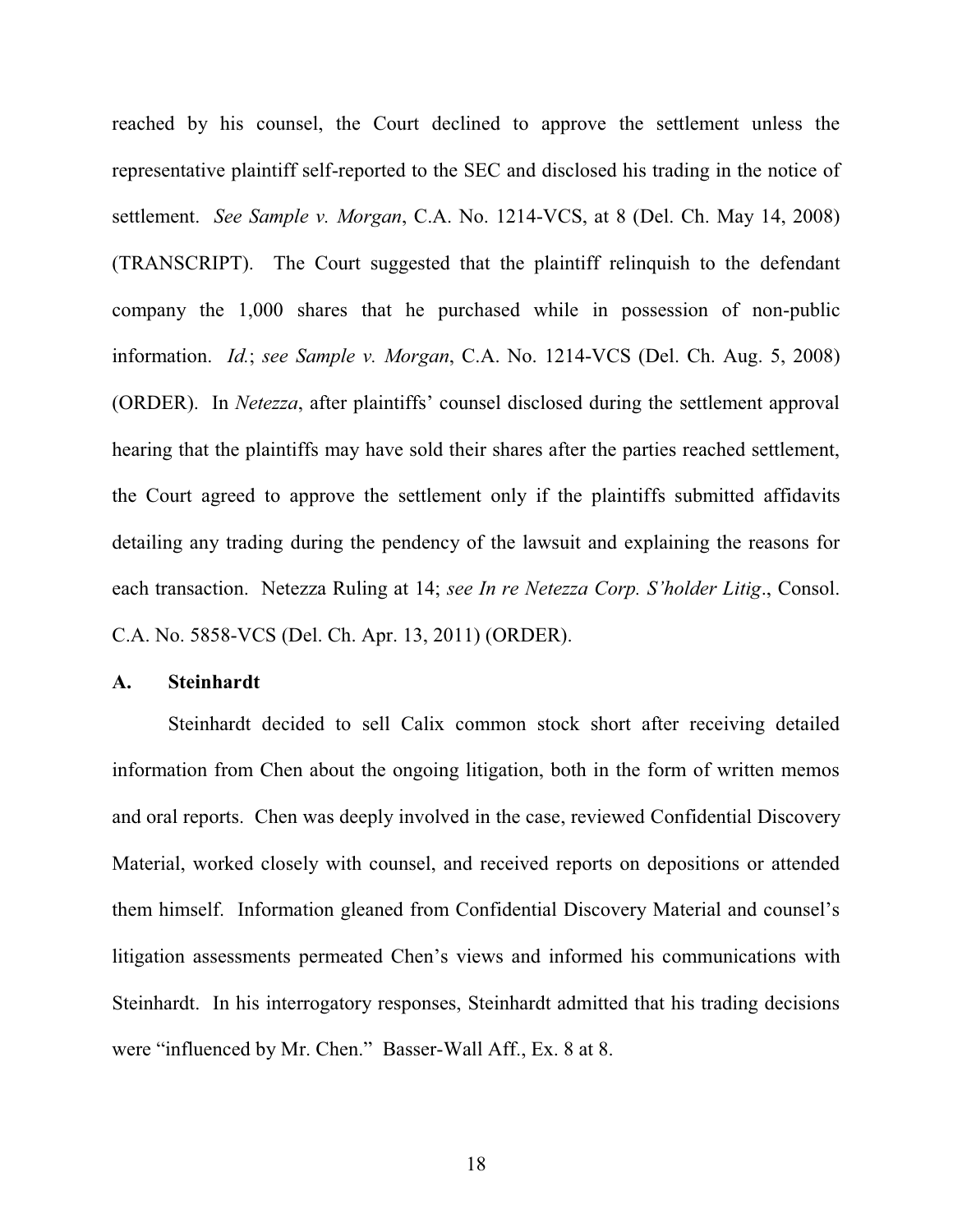As this Court's prior rulings demonstrate, the fact that a representative plaintiff does not directly have access to confidential information produced in discovery is not the determinative issue. The core problem is simple: When a representative plaintiff and its counsel wield the clout of a class action, gain access to expedited discovery, and pursue a preliminary injunction against a market-moving transaction, the representative plaintiff and its counsel almost invariably acquire non-public information about the transaction that ordinary investors do not have. The plaintiff's lawyer is duty-bound to discuss with her clients important developments and major decisions in the litigation, including whether and on what terms to settle. Counsel's advice necessarily will be influenced by her review of the discovery record and other non-public information, including communications with defense counsel and the content of any settlement offers. Indeed, the most value-relevant information may not be any specific document or information obtained in discovery, but rather counsel's overall sense of how well discovery has gone, whether there is a genuine chance for an injunction, and whether the claims are likely to lead to a favorable litigation outcome or settlement.

This case illustrates the problem. Steinhardt sold Calix short with the benefit of knowledge received from Chen, whose insights in turn were based on discussions with counsel and the discovery record. "[E]verything that [Steinhardt] knew"—including knowledge about the litigation—led Steinhardt to conclude that the Merger would be consummated with no change in price. The reverse example occurred in *Sample*, when the plaintiff learned that his counsel had secured a settlement that would generate additional cash for the class. *Sample v. Morgan*, C.A. No. 1214-VCS, at 5-6 (Del. Ch.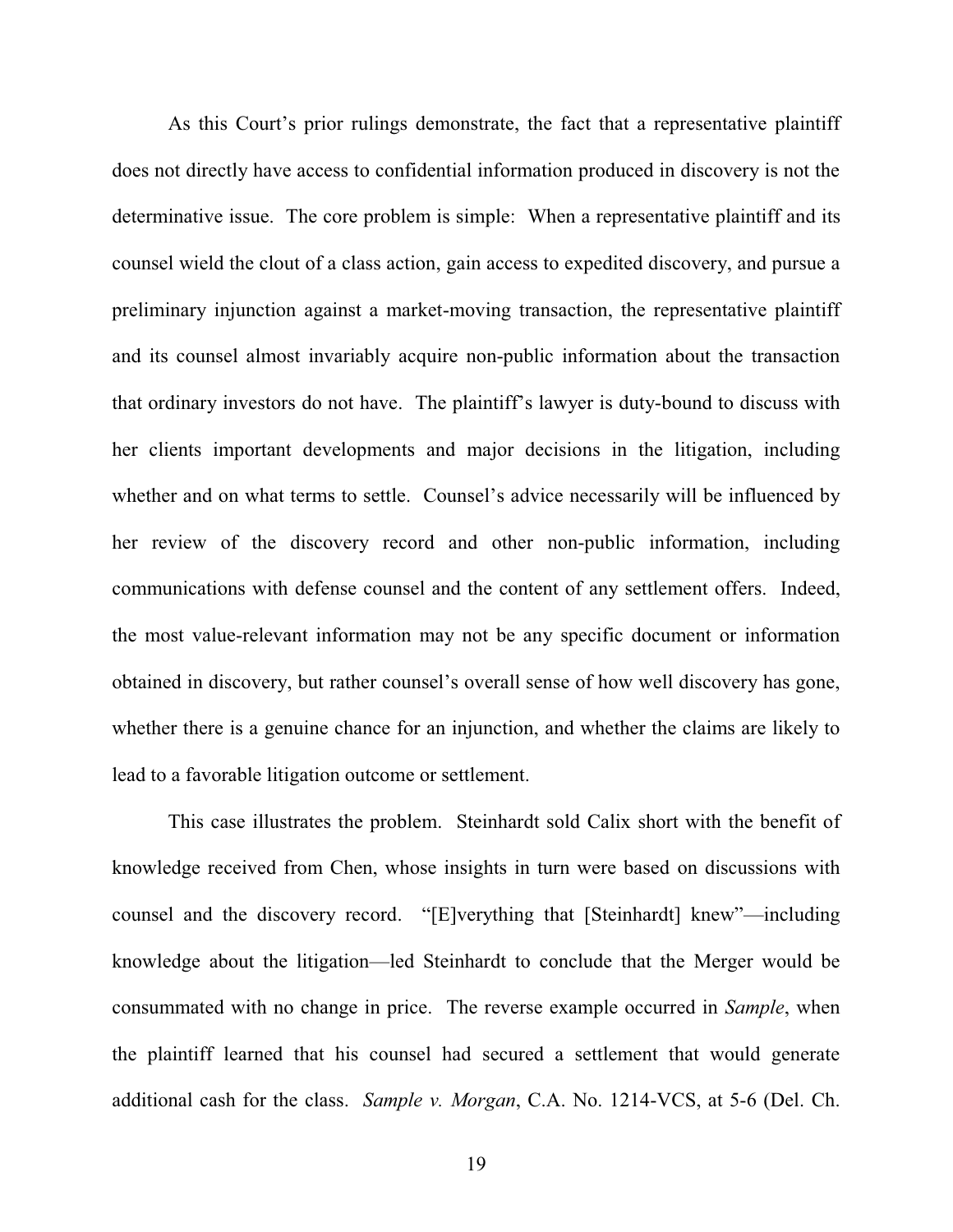May 14, 2008) (TRANSCRIPT). The plaintiff then bought shares at a price below what the settlement would justify. *See id.* at 10. In both situations, a plaintiff who stepped forward as a fiduciary for the other stockholders used non-public information for personal advantage in securities transactions with members of the class that the plaintiff proposed to represent. Conduct of this nature undermines the integrity of the representative litigation process and is inconsistent with the behavior expected of a self-designated fiduciary.

Steinhardt personally made the decision to sell Calix short. Steinhardt did not make any effort to establish an internal ethical wall or otherwise segregate litigation responsibility from trading responsibility. To suppose that Steinhardt could mentally segregate the knowledge he received from Chen and exclude it from his trading decisions would require "an epistemological leap of heroic proportions." In re Pennzoil Co. *6'holders Litig.*, 1997 WL 770663, at \*3 (Del. Ch. Oct. 27, 1997) (rejecting assertion that "litigation consultants' would be able to 'segregate mentally' confidential financial information when they switch[ed] into their role as 'financial consultants'"); *see* Berger Ruling at 39 (dismissing as "nonsense" the plaintiff's contention "that what he does as a trader and what he does as a plaintiff are separate"). By trading after receiving information from Chen that was derived from Confidential Discovery Material, Steinhardt and the Funds breached their fiduciary obligations as representative plaintiffs and violated both the Use Restriction and the Trading Restriction.

The attempt by Steinhardt and the Funds to step down as proposed class representatives does not moot their past violations. Regardless of whether they continue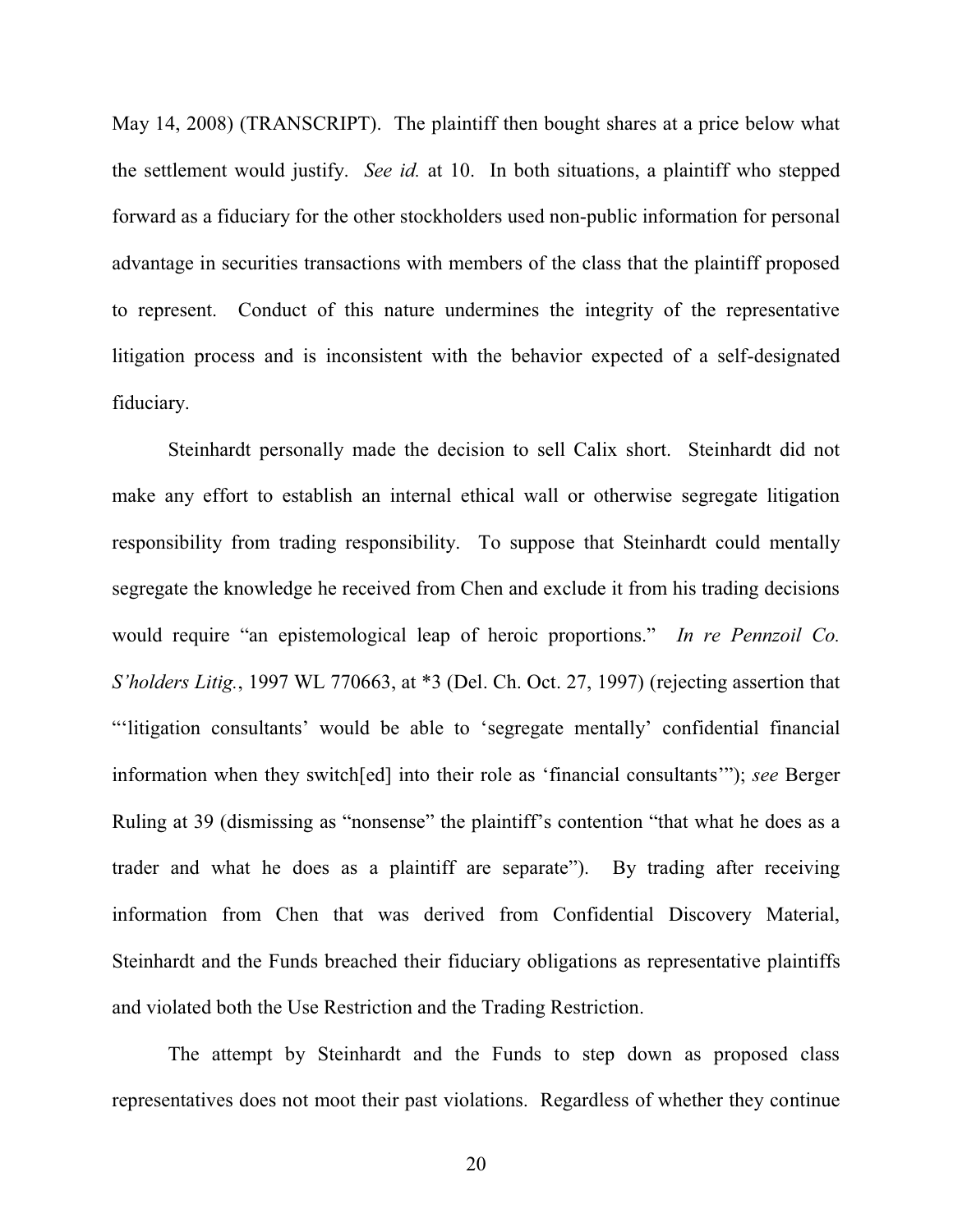acting as representative plaintiffs, Steinhardt and the Funds breached their fiduciary duties while serving as self-appointed class representatives. The breach of duty is complete and cannot be undone. So is the violation of the Confidentiality Order.

Consistent with prior rulings, as a remedy for their improper trading, Steinhardt and the Funds are (i) dismissed from the case with prejudice and barred from receiving any recovery from the litigation, (ii) required to self-report to the SEC, (iii) directed to disclose their improper trading in any future application to serve as lead plaintiff, and (iv) ordered to disgorge their trading profits.

First, Steinhardt and the Funds are dismissed from the case with prejudice and barred from participating in any recovery from the litigation. By deciding to sell Calix short, Steinhardt sought to exit his Occam position and accept the benefits of the thenpending Merger. By doing so, he abandoned the class, acquiesced in the Merger, and waived his claims. *See Bershad v. Curtiss-Wright Corp.*, 535 A.2d 840, 842 (Del. 1987).

Second, Steinhardt and the Funds shall self-report to the Director of the Division of Enforcement of the SEC. *See* Netsmart Ruling II at 34-35. Copies of the self-report shall be filed with the Court and served on all counsel of record. The SEC will then be able to determine whether any further remedial action is warranted.

Third, Steinhardt and the Funds will disclose their improper trading in any future application to serve as lead plaintiff and shall provide the judge with a copy of this decision. *See also Beck v. Atl. Coast PLC*, 868 A.2d 840, 857 (Del. Ch. 2005) (requiring in addition to sanctioning counsel that "in the future, any application by Scott or Roth, or by any lawyer at the firm of Lukins & Annis, for admission pro hac vice shall be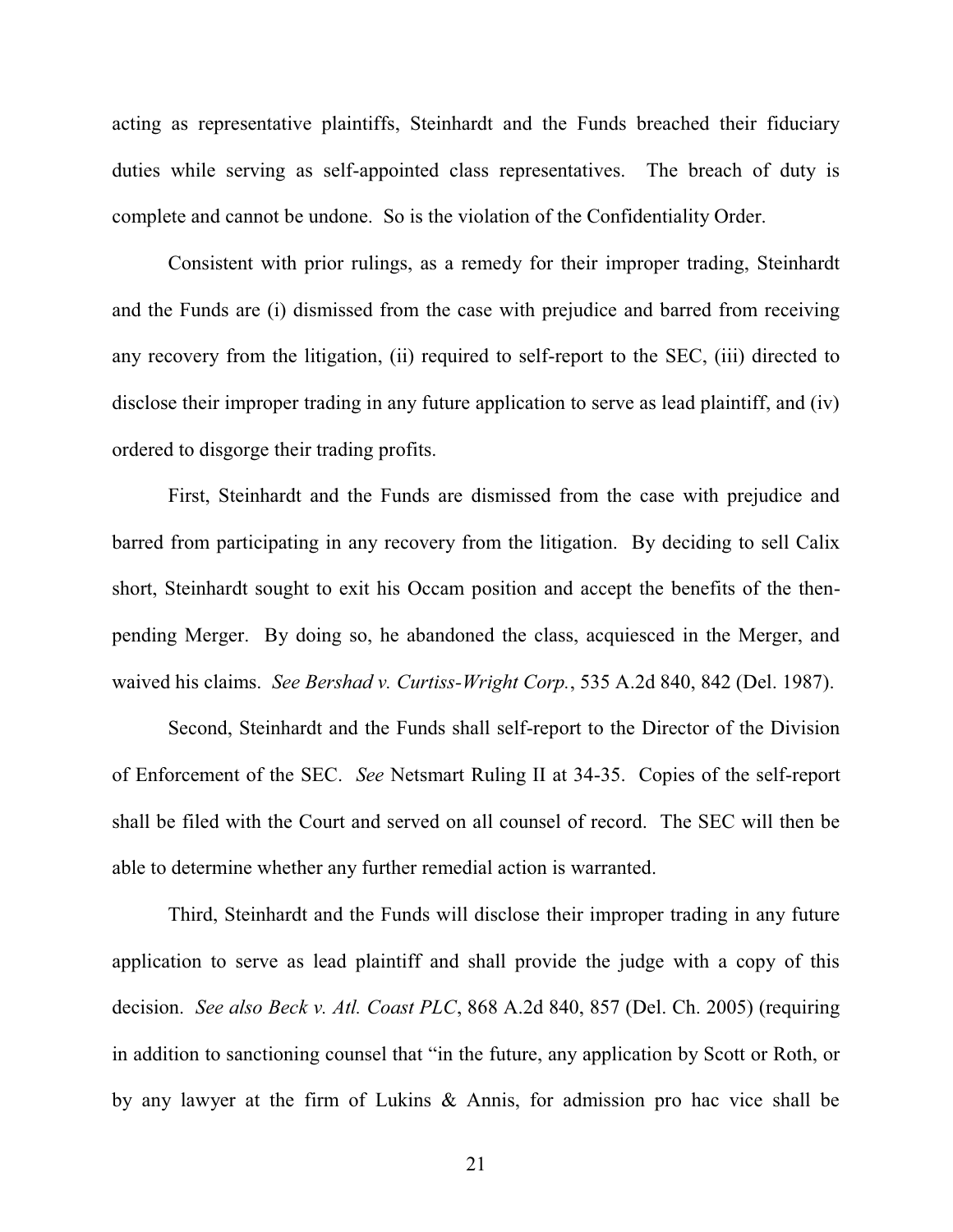accompanied by a copy of this decision"). With the benefit of this information, the judge in the future case will be able to determine whether to allow Steinhardt or the Funds to serve in a representative capacity.

Fourth, Steinhardt and the Funds shall disgorge their gains from trading in breach of their duties and in violation of this Court's Order. See Kahn v. Kohlberg Kravis *Roberts & Co.*, 23 A.3d 831, 837-38 (Del. 2011) (recognizing disgorgement remedy for improper trading by a fiduciary independent of harm to beneficiary).

It is an act of disloyalty for a fiduciary to profit personally from the use of information secured in a confidential relationship, even if such profit or advantage is not gained at the expense of the fiduciary. The result is nonetheless one of unjust enrichment which will not be countenanced by a Court of Equity.

*Oberly v. Kirby*, 592 A.2d 445, 463 (Del. 1991); *accord Thorpe v. CERBCO*, *Inc.,* 676 A.2d 436, 445 (Del. 1996); *In re Tri-Star Pictures, Inc., Litig.*, 634 A.2d 319, 334 (Del. 1993).

To avoid imposing a disproportionate sanction, the disgorgement remedy must be tailored to the wrongful conduct. In theory, Steinhardt and the Funds could be forced to disgorge all profits generated from the 2,014,007 shares of Occam that they effectively sold by shorting 589,097 shares of Calix. When all of these trades were made, Steinhardt and the Funds were serving as self-appointed fiduciaries, operating within the strictures of Confidentiality Order, and receiving information from Chen.

The disgorgement remedy, however, should not encompass profits unrelated to any advantage that Steinhardt and the Funds gained by serving as representative plaintiffs. Steinhardt and the Funds originally acquired nearly all of their Occam shares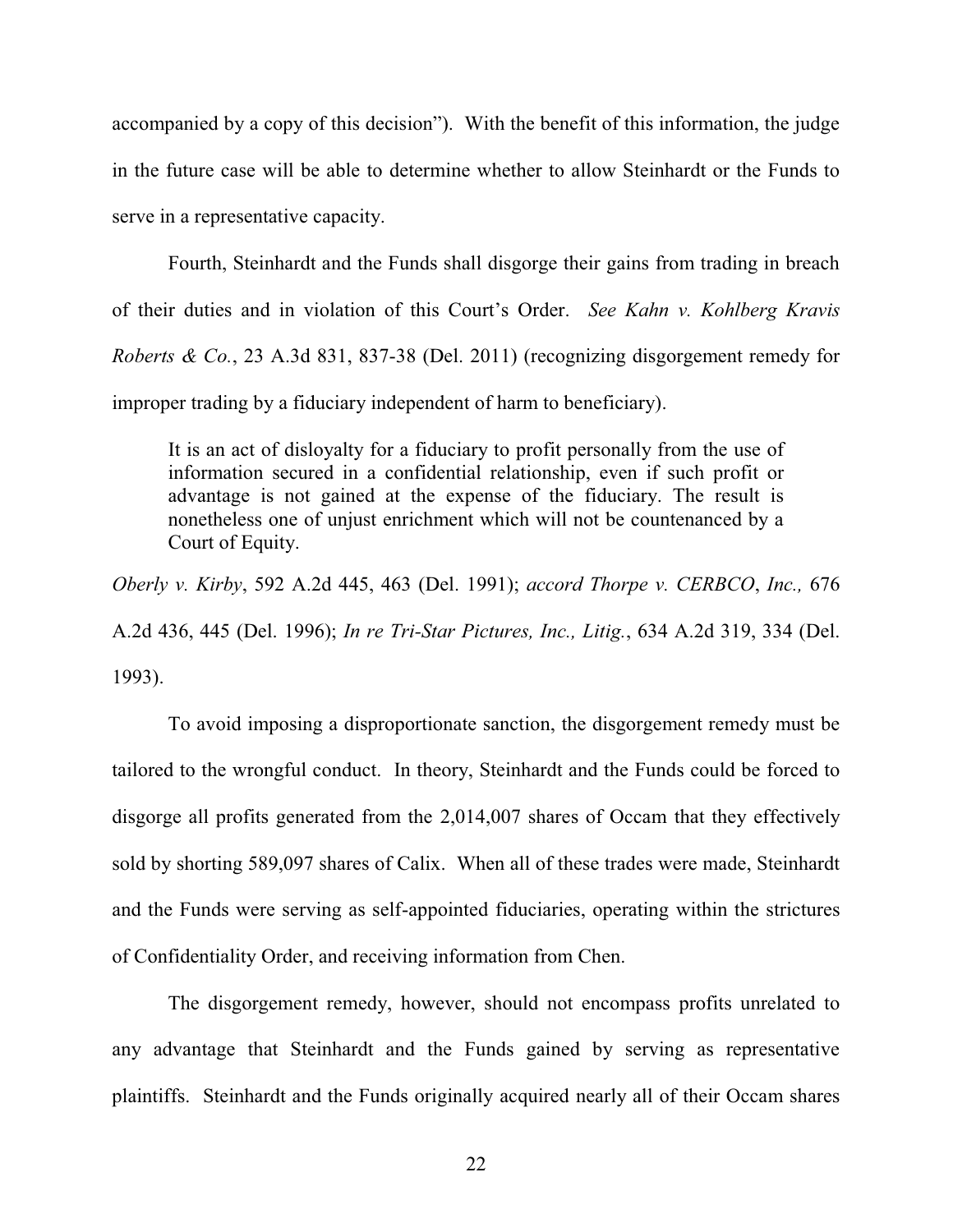in January 2009 by purchasing them from Chen at a distressed price. Much of their eventual profits came from the opportunistic purchase and had no connection to the litigation. It would be overly punitive to require Steinhardt and the Funds to disgorge their entire gain as measured by the difference between their original basis and their effective sale price.

It likewise seems overly punitive to require Steinhardt and the Funds to disgorge profits on shares sold after the injunction hearing. The hearing was open to the public and broadcast by Courtroom View Network. At the conclusion of the hearing, I granted the plaintiffs' motion and enjoined the Merger pending the issuance of supplemental disclosures and a deposition of one of the lead bankers from Jefferies. That ruling eliminated Steinhardt's ability to benefit from Chen's insights about the litigation and the potential for an injunction. The ruling also eliminated the last major impediment to closing by limiting the pre-closing remedy to the issuance of supplemental disclosures. It would have been reasonably clear to anyone buying or selling Occam or Calix shares that the Merger was highly likely to close once the supplemental disclosures went out. During the limited post-injunction window when he shorted the bulk of the Calix shares, Steinhardt did not have a meaningful advantage from serving as a fiduciary for the class, and he therefore will not be required to disgorge profits from Calix shares sold after the injunction hearing.

By serving as representative plaintiffs, Steinhardt and the Funds gained access to real-time insights informed by Confidential Discovery Material and counsel's litigation assessments. Based in part on this information, Steinhardt and the Funds decided to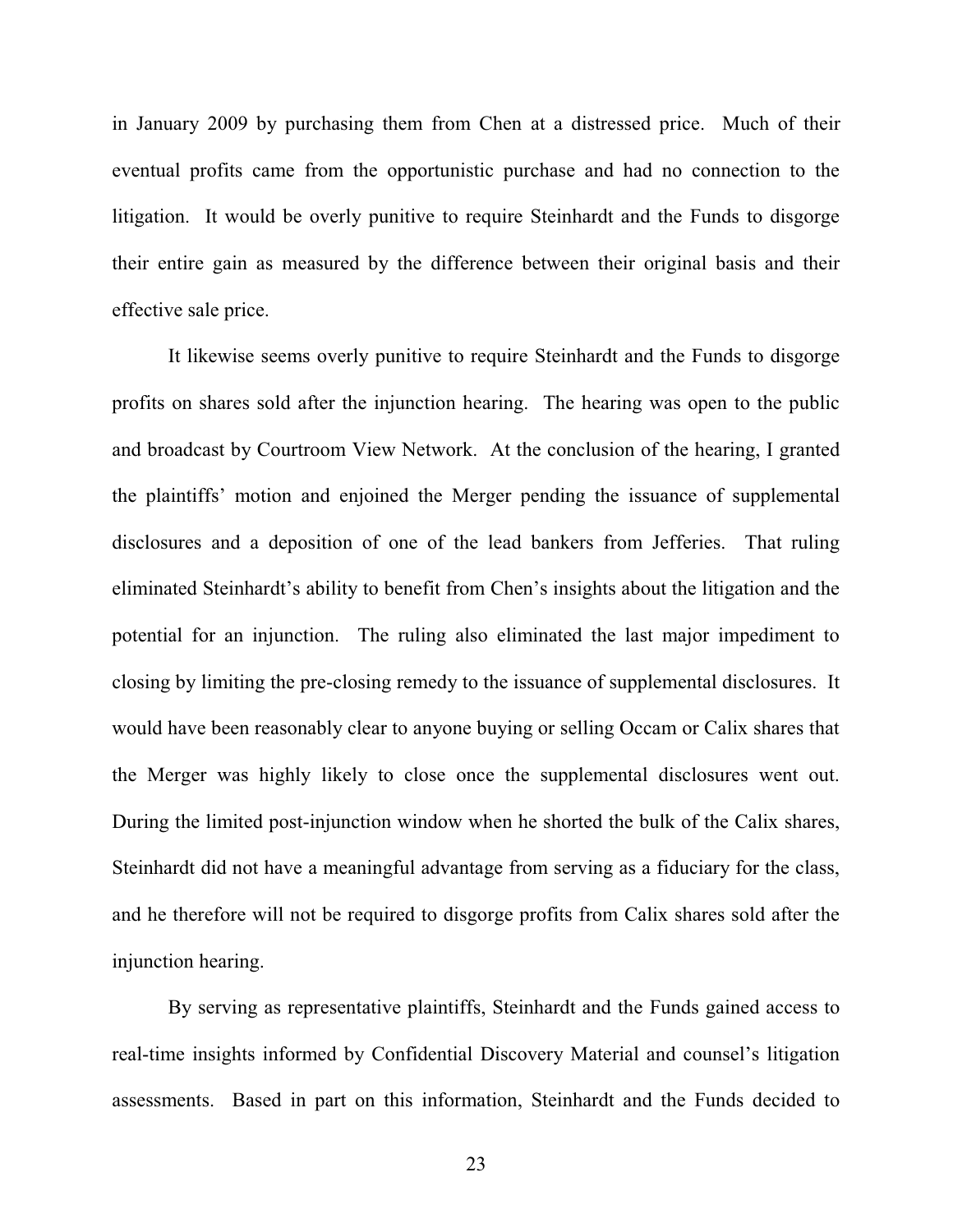abandon their challenge to the Merger and exit their Occam position in a manner designed to capture the arbitrage spread between Occam and Calix. The disgorgement remedy should target that slice of profits.

Steinhardt and the Funds generated total proceeds of \$1,886,751.98 from short selling 112,014 shares of Calix stock before the injunction hearing:

| Date       | <b>Shares</b> | <b>Price</b> | <b>Proceeds</b> |
|------------|---------------|--------------|-----------------|
| 12/28/2010 | 60,000        | \$16.61      | \$996,715.11    |
| 12/29/2010 | 3,871         | \$16.97      | \$65,689.75     |
| 12/30/2010 | 12,055        | \$17.18      | \$207,073.66    |
| 12/31/2010 | 25,352        | \$17.23      | \$436,696.00    |
| 1/18/2011  | 136           | \$16.83      | \$2,288.49      |
| 1/19/2011  | 10,000        | \$16.82      | \$168,197.15    |
| 1/20/2011  | 600           | \$16.82      | \$10,091.82     |
| Total:     | 112,014       |              | \$1,886,751.98  |
|            |               |              |                 |

Having decided not to use Steinhardt and the Funds' historical basis in their Occam shares, I need implied purchases against which to measure profits. To model the arbitrage spread, the implied purchases should be of Occam shares rather than Calix. At the Merger exchange ratio of 0.2925 Calix shares for each Occam share, the 112,014 Calix shares equate to 382,954 Occam shares. This figure temporarily ignores the additional Merger consideration of \$3.8337 per Occam share in cash.

Ordinarily, a trader capturing a merger arbitrage spread would trade in both the acquirer's and target's shares (or related options) simultaneously. Steinhardt and the Funds, however, already owned their Occam shares. To focus on the merger arbitrage opportunity while excluding gains from the distressed-sale purchase, I deem Steinhardt and the Funds to have bought the 382,954 Occam shares in equal increments across the trading days running from October 6, when Steinhardt and the Funds filed the current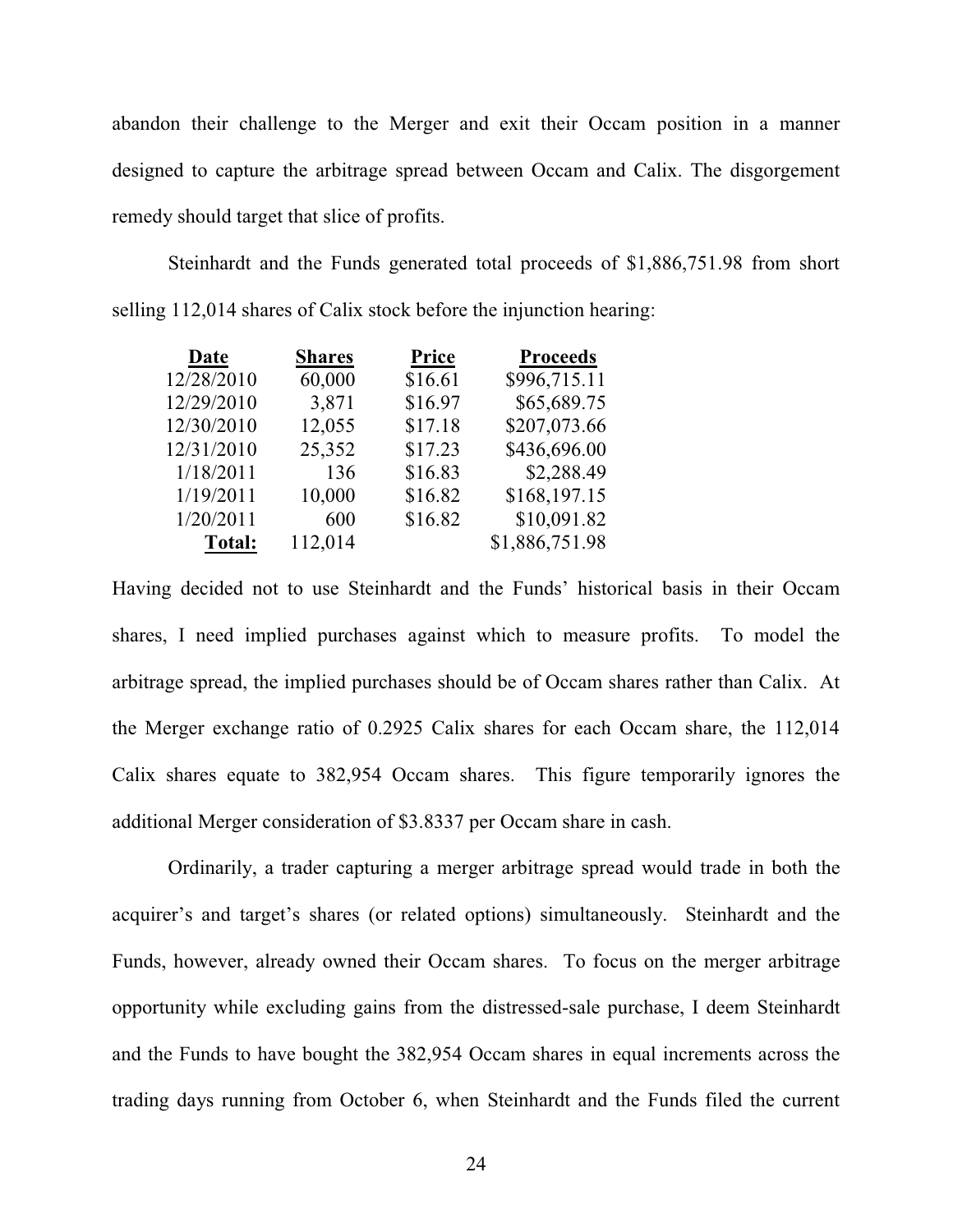action and assumed their fiduciary mantle, through November 11, the day before the Confidentiality Order went into effect and imposed the Use and Trading Restrictions. By spreading the deemed purchases equally over this period, I avoid giving disproportionate emphasis to the price on any particular date.

As the price for each deemed purchase, I use the market low on that day. "Delaware law dictates that the scope of recovery for a breach of the duty of loyalty is not to be determined narrowly." *Thorpe*, 676 A.2d at 445. As recently re-affirmed by the Delaware Supreme Court, Delaware's disgorgement remedy rests upon "a wise public policy that, for the purpose of removing all temptation, extinguishes all possibility of profit flowing from a breach of the confidence imposed by the fiduciary relation." *Kahn,* 23 A.3d at 840 (quoting *Guth v. Loft, Inc.*, 5 A.2d 503, 510 (Del. 1939)). Although it would be improbable (bordering on impossible) for even a legendary trader like Steinhardt to maximize his potential profit by buying at precisely the market low each day, the faithless fiduciary must shoulder the burden of uncertainty, not his innocent beneficiaries. *Cf. Duncan v. Theratx, Inc.*, 775 A.2d 1019, 1023-24 (Del. 2000) (measuring damages where a party wrongfully deprived another of the ability to sell shares by subtracting the average price during a reasonable period after reinstatement of the ability to sell from the highest intermediate value during a reasonable period after the ability to sell was suspended); *Paradee v. Paradee*, 2010 WL 3959604, at \*13 (Del. Ch. Oct. 5, 2010) ("Where a party has wrongfully deprived another of the ability to sell shares, damages are measured using the highest intermediate value of the shares less the value at the time of judgment.").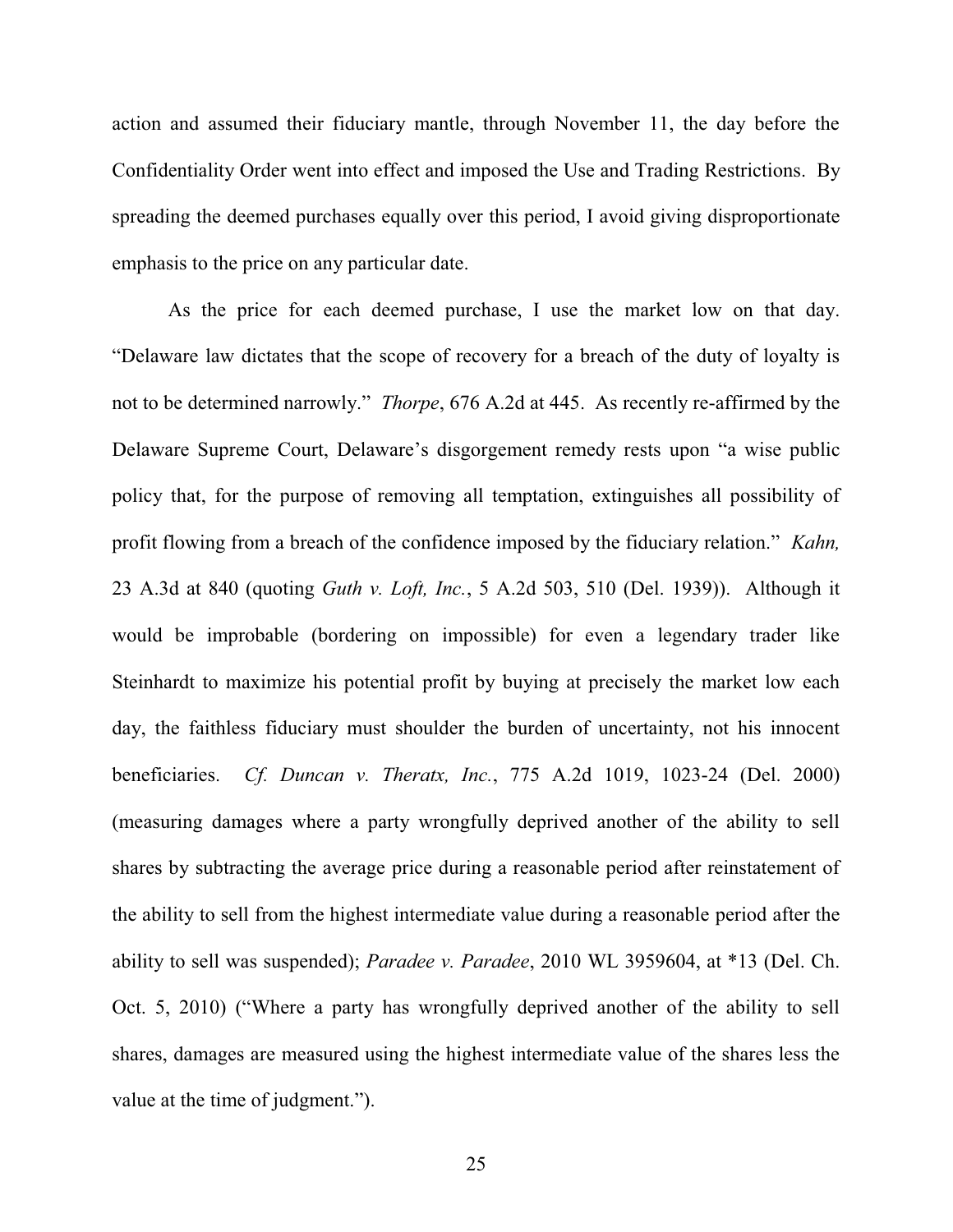|  |  |  |  | This approach results in the following deemed purchases: |
|--|--|--|--|----------------------------------------------------------|
|  |  |  |  |                                                          |
|  |  |  |  |                                                          |
|  |  |  |  |                                                          |

| Date          | <b>Shares</b> | Price  | <b>Basis</b>   |
|---------------|---------------|--------|----------------|
| 11/11/2010    | 14,183        | \$7.36 | \$104,386.88   |
| 11/10/2010    | 14,183        | \$7.33 | \$103,961.39   |
| 11/9/2010     | 14,183        | \$7.30 | \$103,535.90   |
| 11/8/2010     | 14,183        | \$7.25 | \$102,826.75   |
| 11/5/2010     | 14,183        | \$7.27 | \$103,110.41   |
| 11/4/2010     | 14,183        | \$7.36 | \$104,386.88   |
| 11/3/2010     | 14,183        | \$7.35 | \$104,245.05   |
| 11/2/2010     | 14,183        | \$7.36 | \$104,386.88   |
| 11/1/2010     | 14,183        | \$7.31 | \$103,677.73   |
| 10/29/2010    | 14,183        | \$7.29 | \$103,394.07   |
| 10/28/2010    | 14,183        | \$7.30 | \$103,535.90   |
| 10/27/2010    | 14,183        | \$7.32 | \$103,819.56   |
| 10/26/2010    | 14,183        | \$7.39 | \$104,812.37   |
| 10/25/2010    | 14,183        | \$7.45 | \$105,663.35   |
| 10/22/2010    | 14,184        | \$7.36 | \$104,394.24   |
| 10/21/2010    | 14,184        | \$7.32 | \$103,826.88   |
| 10/20/2010    | 14,184        | \$7.36 | \$104,394.24   |
| 10/19/2010    | 14,184        | \$7.35 | \$104,252.40   |
| 10/18/2010    | 14,184        | \$7.47 | \$105,954.48   |
| 10/15/2010    | 14,184        | \$7.43 | \$105,387.12   |
| 10/14/2010    | 14,184        | \$7.42 | \$105,245.28   |
| 10/13/2010    | 14,184        | \$7.55 | \$107,089.20   |
| 10/12/2010    | 14,184        | \$7.44 | \$105,528.96   |
| 10/11/2010    | 14,184        | \$7.45 | \$105,670.80   |
| 10/8/2010     | 14,184        | \$7.30 | \$103,543.20   |
| 10/7/2010     | 14,184        | \$7.29 | \$103,401.36   |
| 10/6/2010     | 14,184        | \$7.50 | \$106,380.00   |
| <b>Total:</b> | 382,954       |        | \$2,820,811.28 |

The final step is to deal with the cash portion of the Merger consideration. When Steinhardt covered his short positions with Calix shares received in the Merger, he got to keep the portion of the Merger consideration paid in cash. Put differently, after the Merger announcement, Occam's trading price reflected the expectation that each Occam share would be converted into the right to receive both 0.2925 shares of Calix stock and \$3.8337 in cash. To force disgorgement of the share-related spread on an apples-to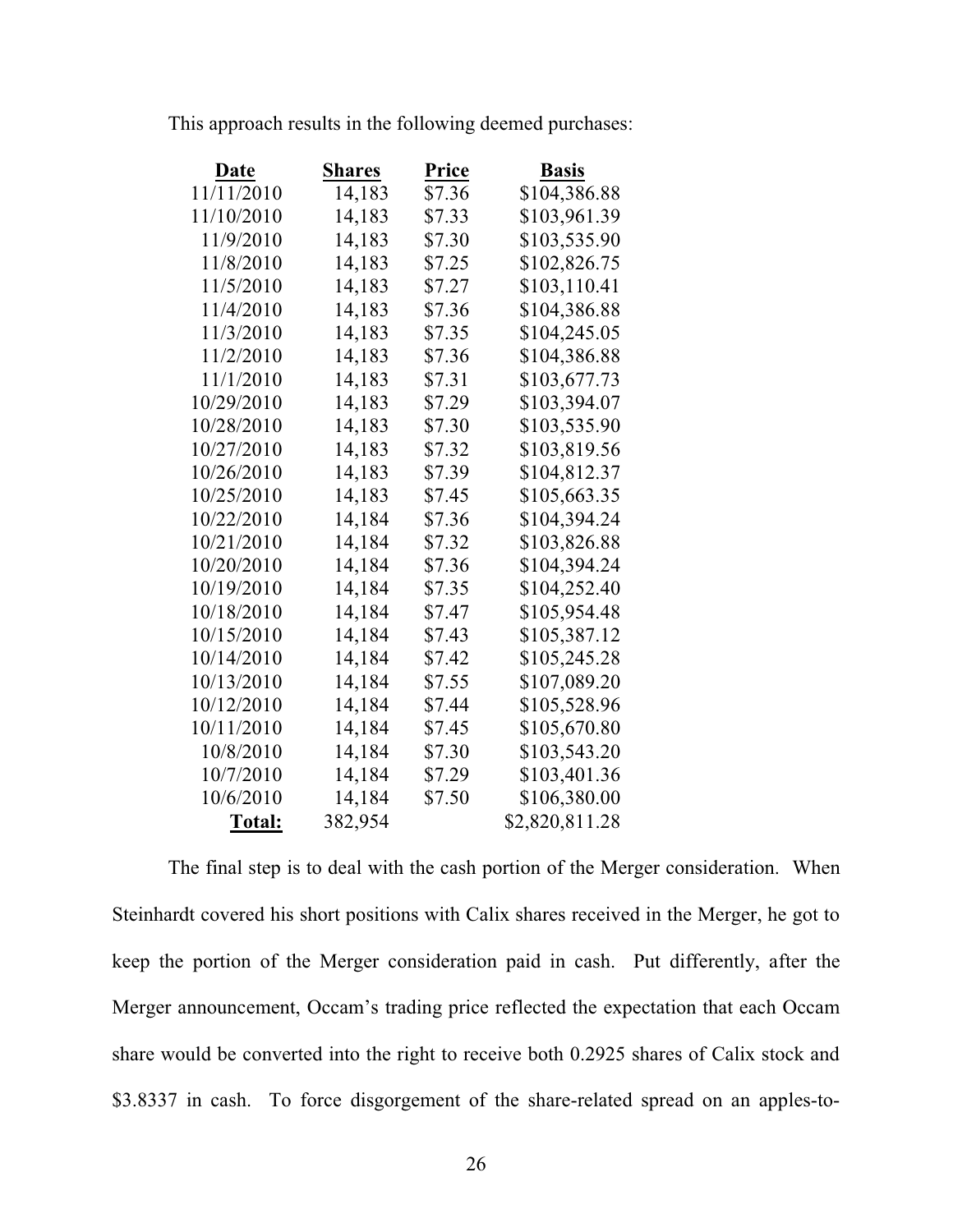apples basis, the cash consideration of \$1,468,130.75 tied to 382,954 Occam shares must be backed out. This can be accomplished either by adding the cash consideration to the Calix sale proceeds or subtracting the cash consideration from the deemed purchase price. Following the latter course and deducting \$1,468,130.75 from \$2,820,811.28 results in an implied basis of \$1,352,680.53 for the right to the equity portion of the Merger consideration represented by the Occam shares, which was the underlying property right in Steinhardt's arbitrage play.

Deducting the implied basis from the actual sales proceeds generates a disgorgement amount of \$534,071.45. If the same methodology were used for all of the sales of Calix stock, including those post-dating the injunction hearing, the total disgorgement amount would be \$3,477,534.97. Steinhardt and the Funds will disgorge \$534,071.45 as a sanction for their improper trades.

**B. Chen** 

Chen's trades were materially different from Steinhardt's. Chen's sales of 31,000 shares of Occam stock between October 29 and November 2, 2010 were not improper. Chen convinced me that he sold shares to generate liquidity before his ability to trade became limited. The defendants had not yet produced any non-public information, and the Confidentiality Order had not yet been entered. Chen therefore did not possess any non-public information that would have given rise to a conflict with the class he had volunteered to represent, and the Use Restriction and Trading Restriction were not yet in place. Chen's sales of a small fraction of his Occam holdings do not undercut his litigation position or suggest fiduciary misconduct.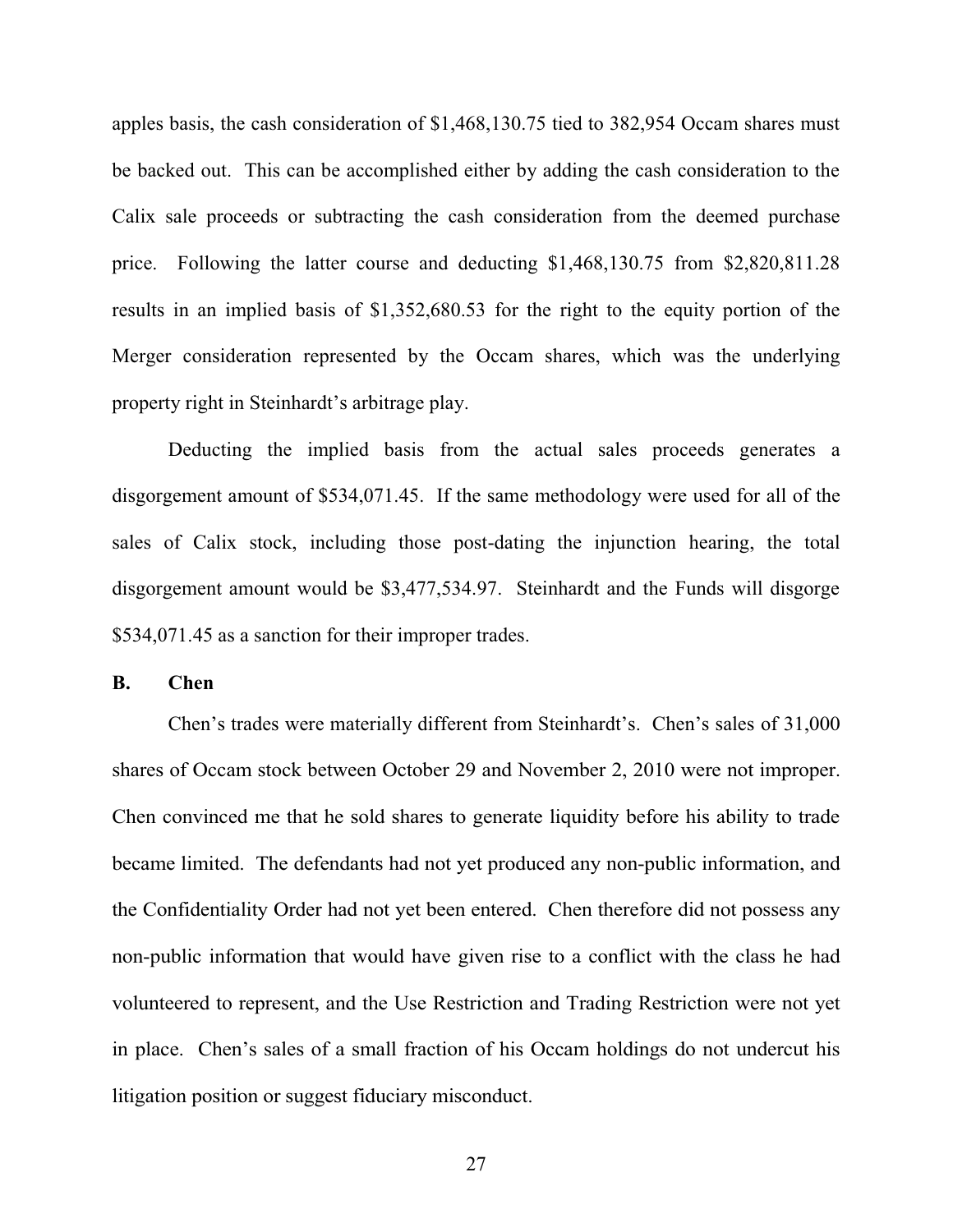Chen's sale of  $2,500$  shares on January 25, 2010 also was not improper. Despite the defendants' vigorous attacks on Chen's credibility, I am convinced that the sale was an unintentional "fat-finger" error. Because of the small size of the trade and its inadvertence, it would be inequitable to sanction Chen. In addition, the January 25 trade came on the heels of preliminary injunction hearing on January 24, which eliminated the principal benefit Chen obtained from accessing Confidential Discovery Information.

I am more troubled by Chen's decision to continue providing Steinhardt with written and oral updates on the litigation despite knowing that Steinhardt was shorting Calix in violation of the Use and Trading Restrictions. Although I have concerns about Chen's role in Steinhardt's short-selling, Chen testified credibly during the evidentiary hearing that he advised Steinhardt not to trade. Steinhardt, however, did what he wanted to do. Tr. 76 ("Michael does what he wants to do."). Moreover, the relationship between the two men was such that Chen could not realistically do more. As Chen explained, "[y]ou have to remember that he is the legendary hedge fund investor and, you know, when there is yelling, it usually goes from his direction to my direction, not the other way  $\ldots$  . Tr. 77.

Chen has amassed extensive knowledge about Occam and the Merger. He has proven himself to be a highly motivated and effective representative plaintiff. To sanction Chen and remove him from the litigation would inflict significant harm on the class. Chen committed an error of judgment by continuing to communicate with Steinhardt, but I have addressed the harm caused by that error by imposing a remedy on